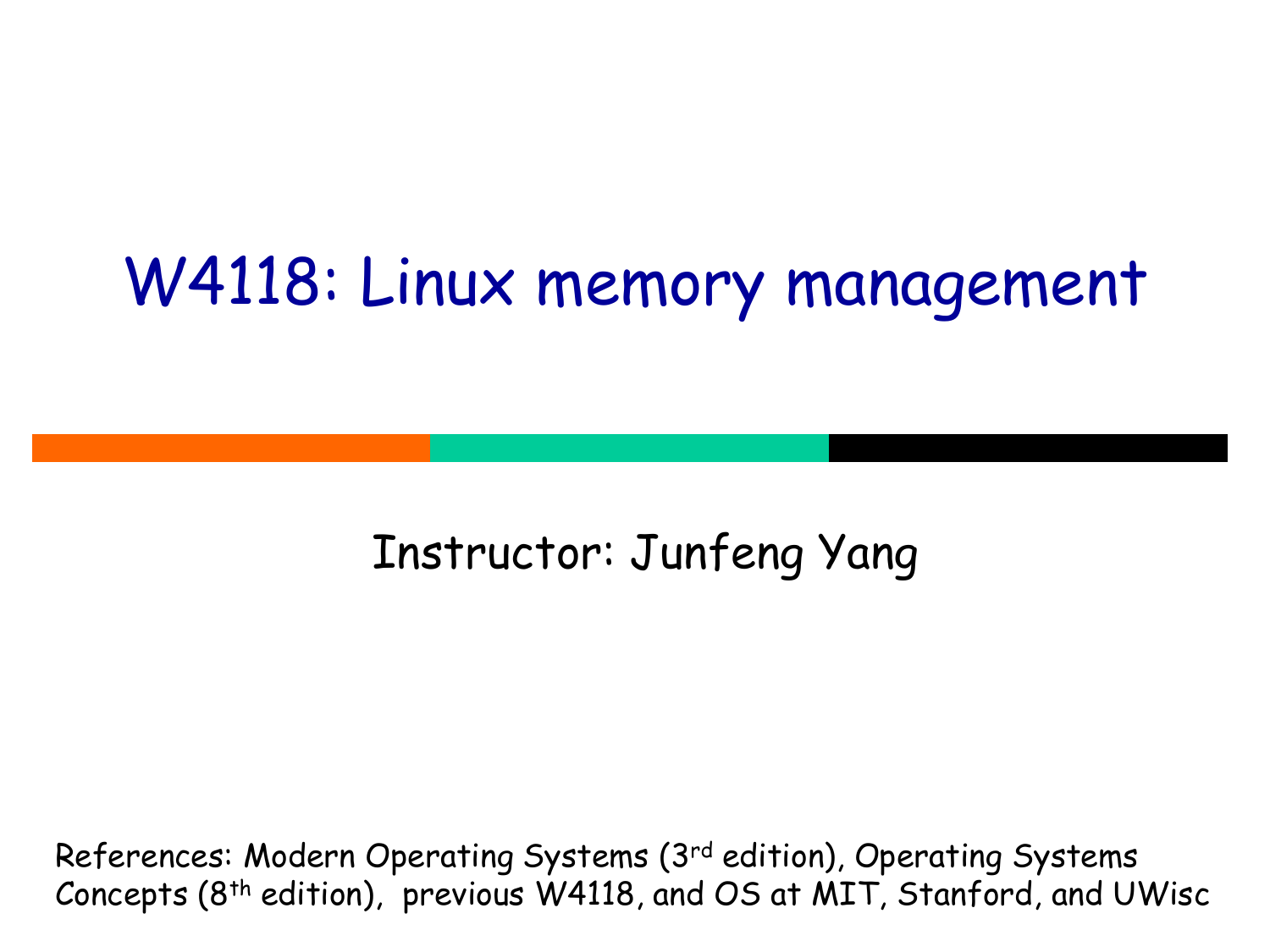## Page tables are nice, but …

- Page tables implement one feature: mapping vitual pages to physical pages
- Wanted: other memory management features
	- **-** Demand paging
	- Memory map of file (e.g, mmap)
	- Copy-on-write (COW)
	- Page reclaiming

Need additional mechanisms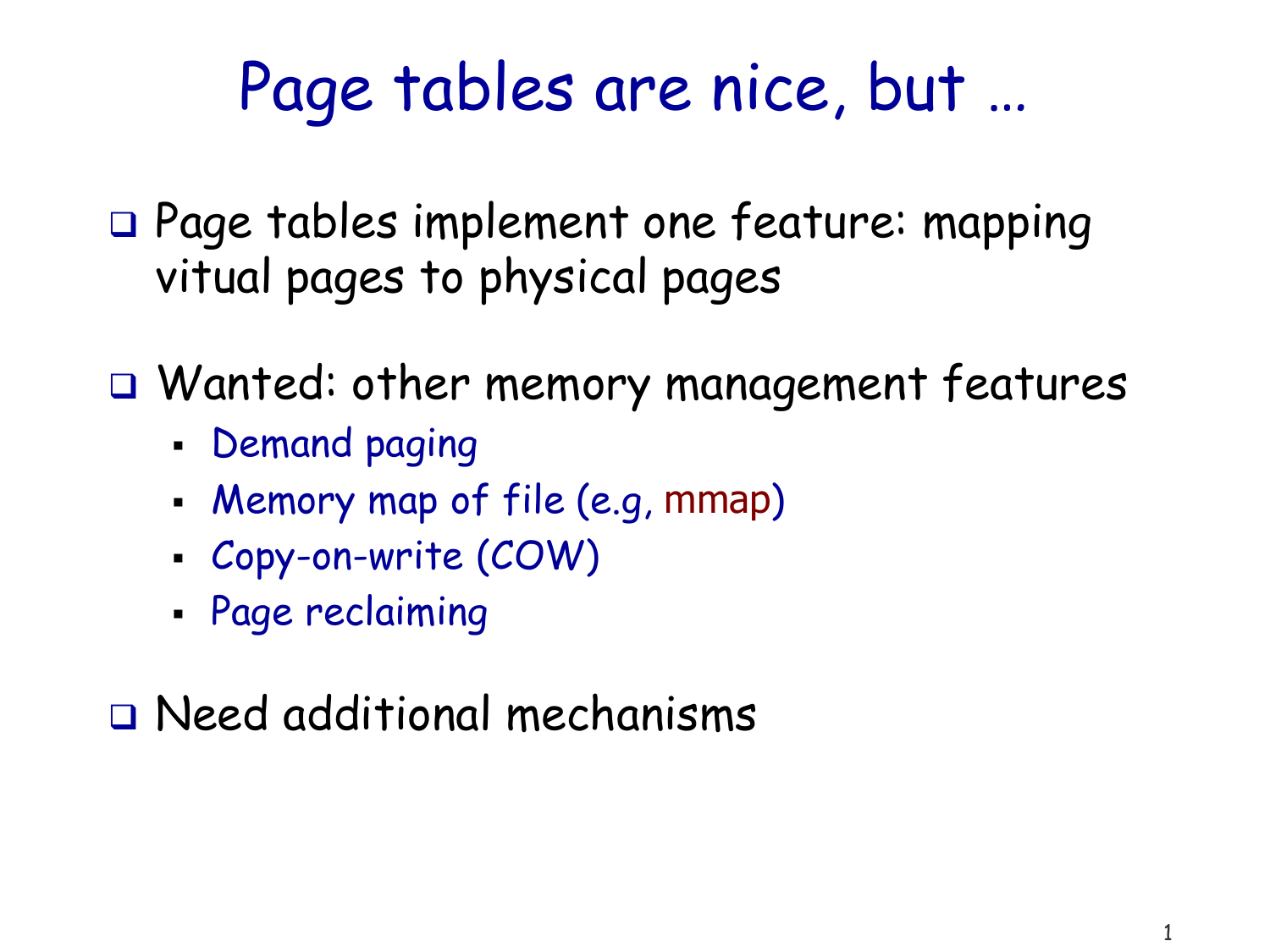# Mechanisms for demand paging

- $\Box$  Demand paging allocates physical pages only when the corresponding virtual pages are accessed  $\rightarrow$  Must track what logical pages have been allocated for each process
- □ Possible to implement with page tables, but want more: don't allocate page table entries if virtual pages are not accessed

Insight: address spaces are often sparse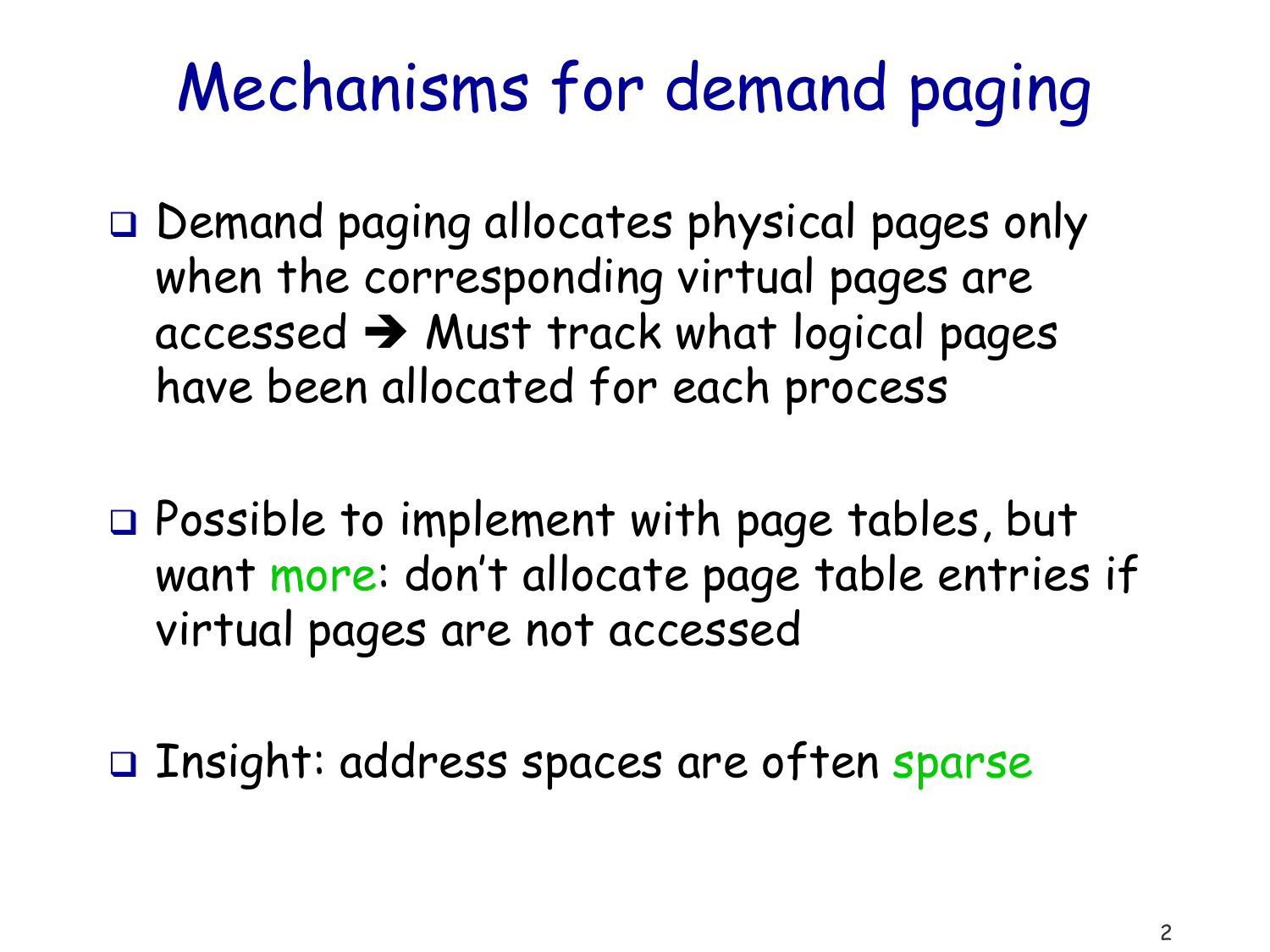# Virtual Memory Areas (vma)

Access to memory map is protected by mmap\_sem read/write semaphore



-CHP-9-SECT-3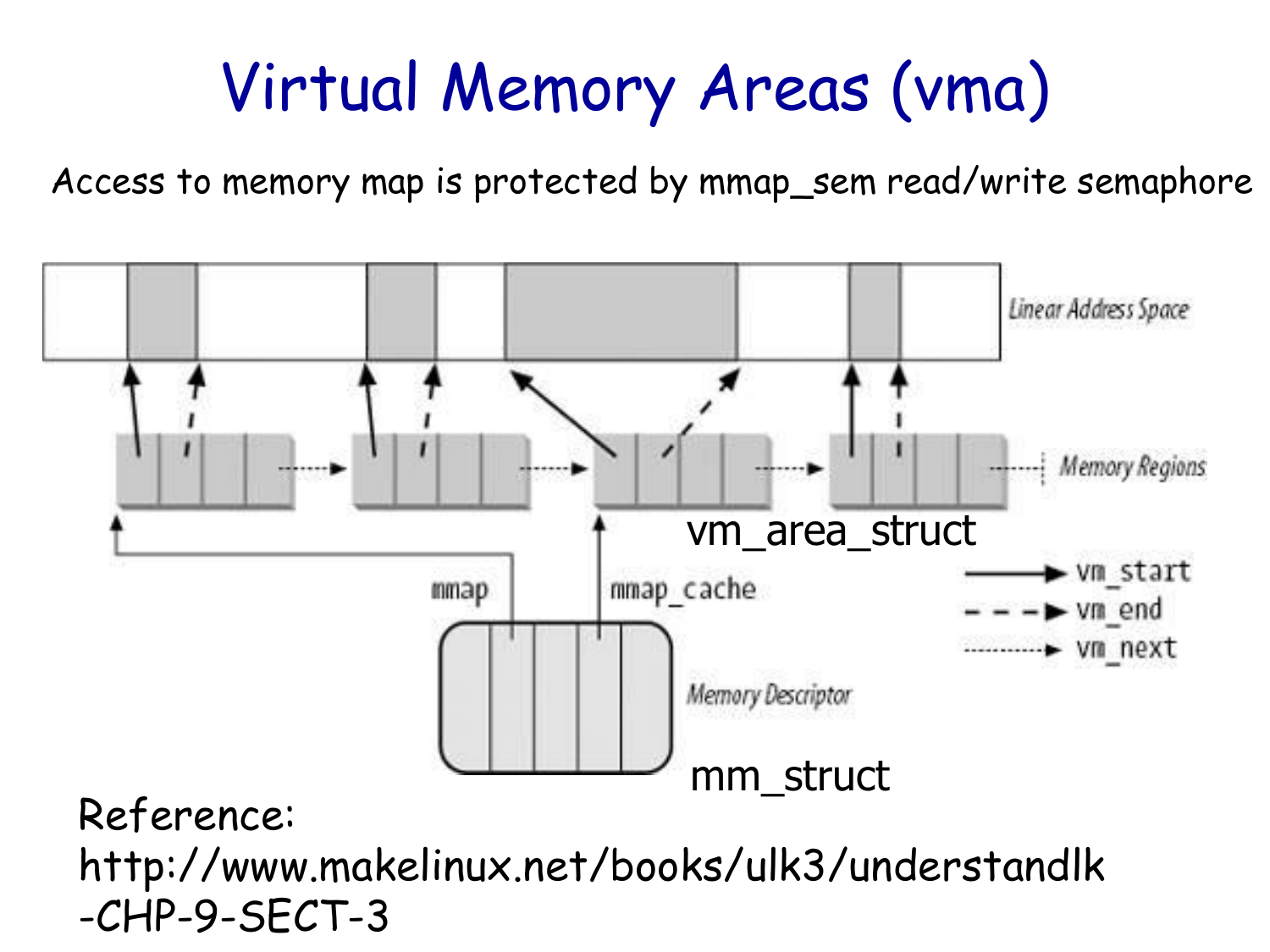# Types of VMA Mappings

File/device backed mappings (mmap):

- Code pages (binaries), libraries
- Data files
- Shared memory
- Devices
- Anonymous mappings:
	- Stack
	- Heap
	- CoW pages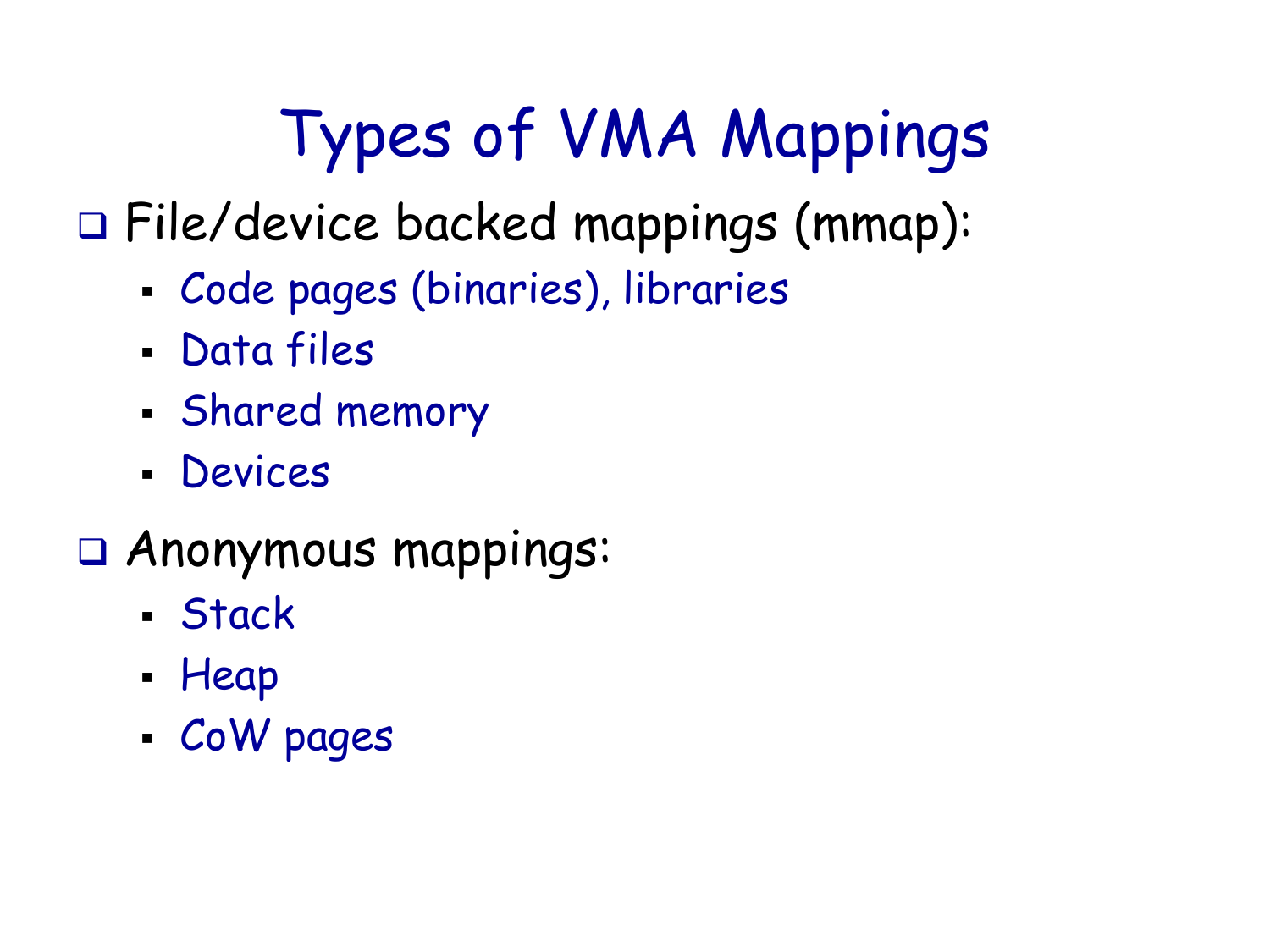#### Virtual Memory Areas

→ vm end: first address outside virtual memory area → vm start: first address within virtual memory area

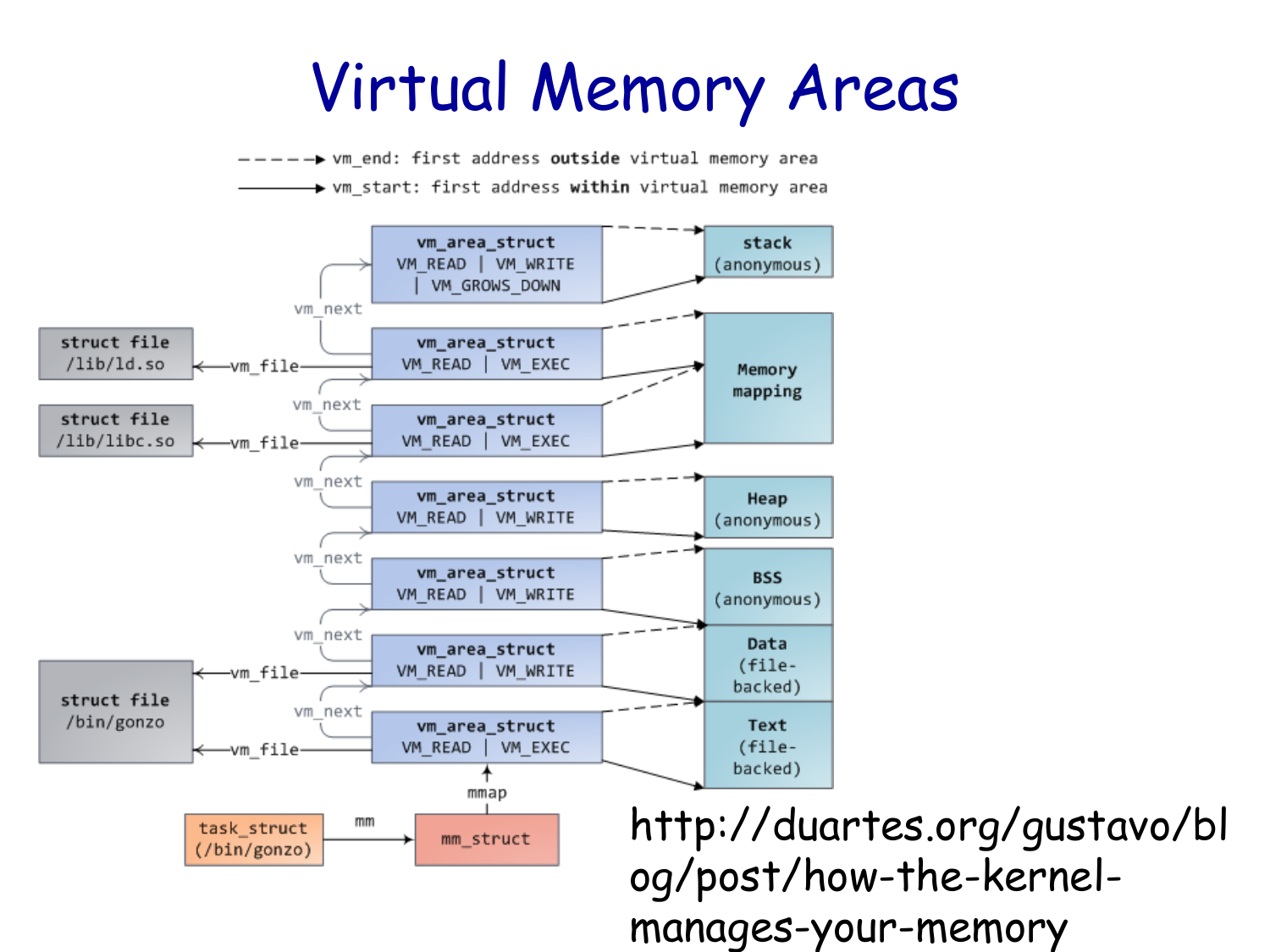# Anatomy of a VMA

- □ Pointer to start and end of region in address space (virtual addresses)
- $\Box$  Data structures to index vmas efficiently
- □ Page protection bits
- VMA protection bits/flags (superset of page bits)
- Reverse mapping data structures
- Which file this vma loaded from?
- □ Pointers to functions that implement vma operations
	- E.g., page fault, open, close, etc.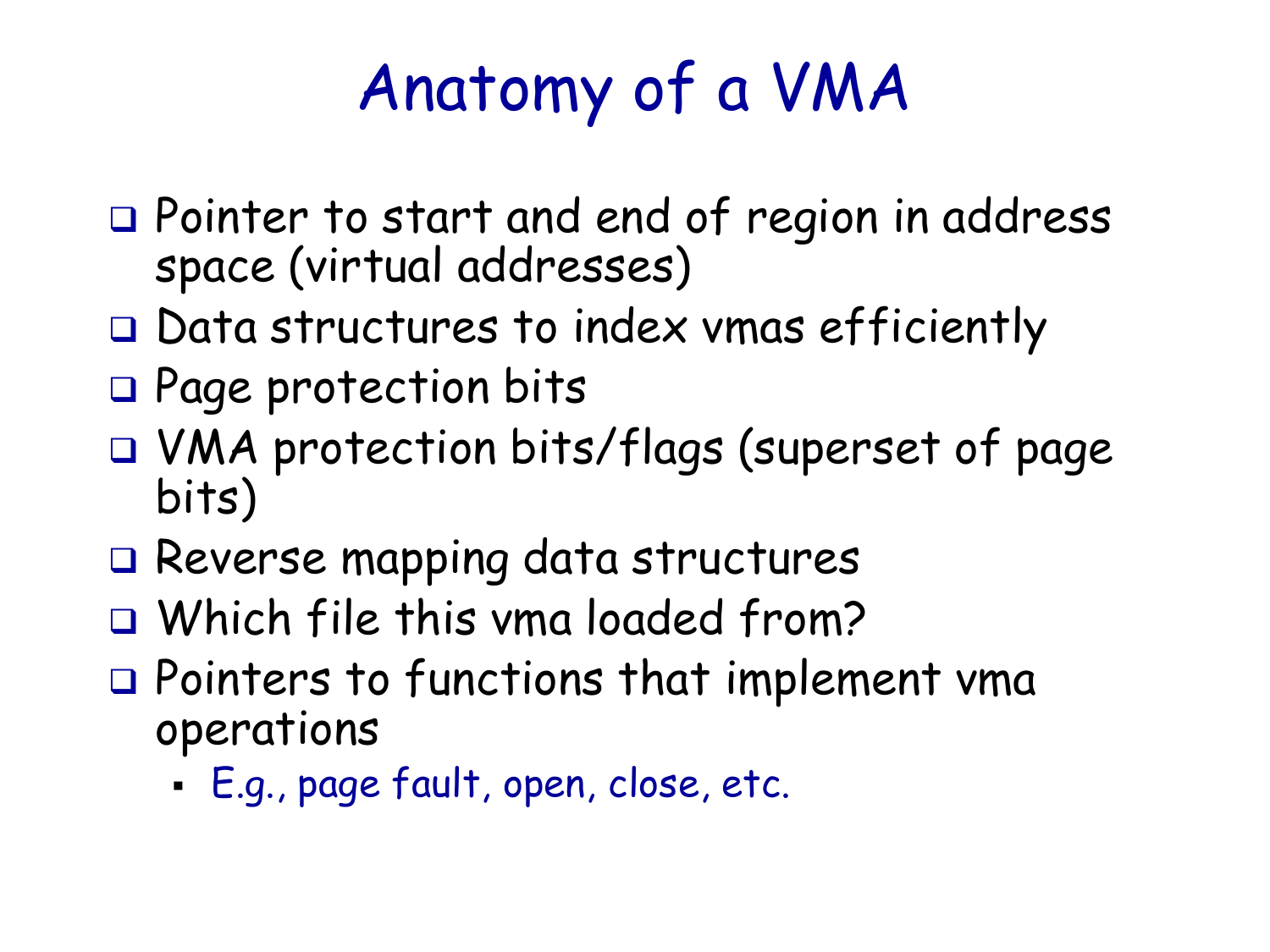#### struct vm\_area\_struct

```
struct vm_area_struct {
*/
```
unsigned long vm\_end;

struct rb\_node vm\_rb;

struct vm\_area\_struct \*vm\_next;

struct mm\_struct  $*$  vm\_mm;  $/$  /\* The address space we belong to.  $*/$ unsigned long vm\_start;  $\frac{1}{2}$  /\* Our start address within vm\_mm.

pgprot\_t vm\_page\_prot;  $/$  Access permissions of this VMA.  $*/$ unsigned long vm\_flags;  $\frac{1}{2}$  /\* Flags, see mm.h.  $\frac{1}{2}$ /

struct raw\_prio\_tree\_node prio\_tree\_node; struct list\_head anon\_vma\_node; /\* Serialized by anon\_vma->lock \*/ struct anon\_vma  $*$ anon\_vma;  $\frac{1}{2}$  /\* Serialized by page\_table\_lock  $*$ / struct vm\_operations\_struct \* vm\_ops; unsigned long vm\_pgoff; struct file  $*$  vm\_file;  $\frac{1}{2}$  /\* File we map to (can be NULL).  $*/$ void  $*$  vm\_private\_data;  $\frac{1}{2}$  /\* was vm\_pte (shared mem)  $*$ /

};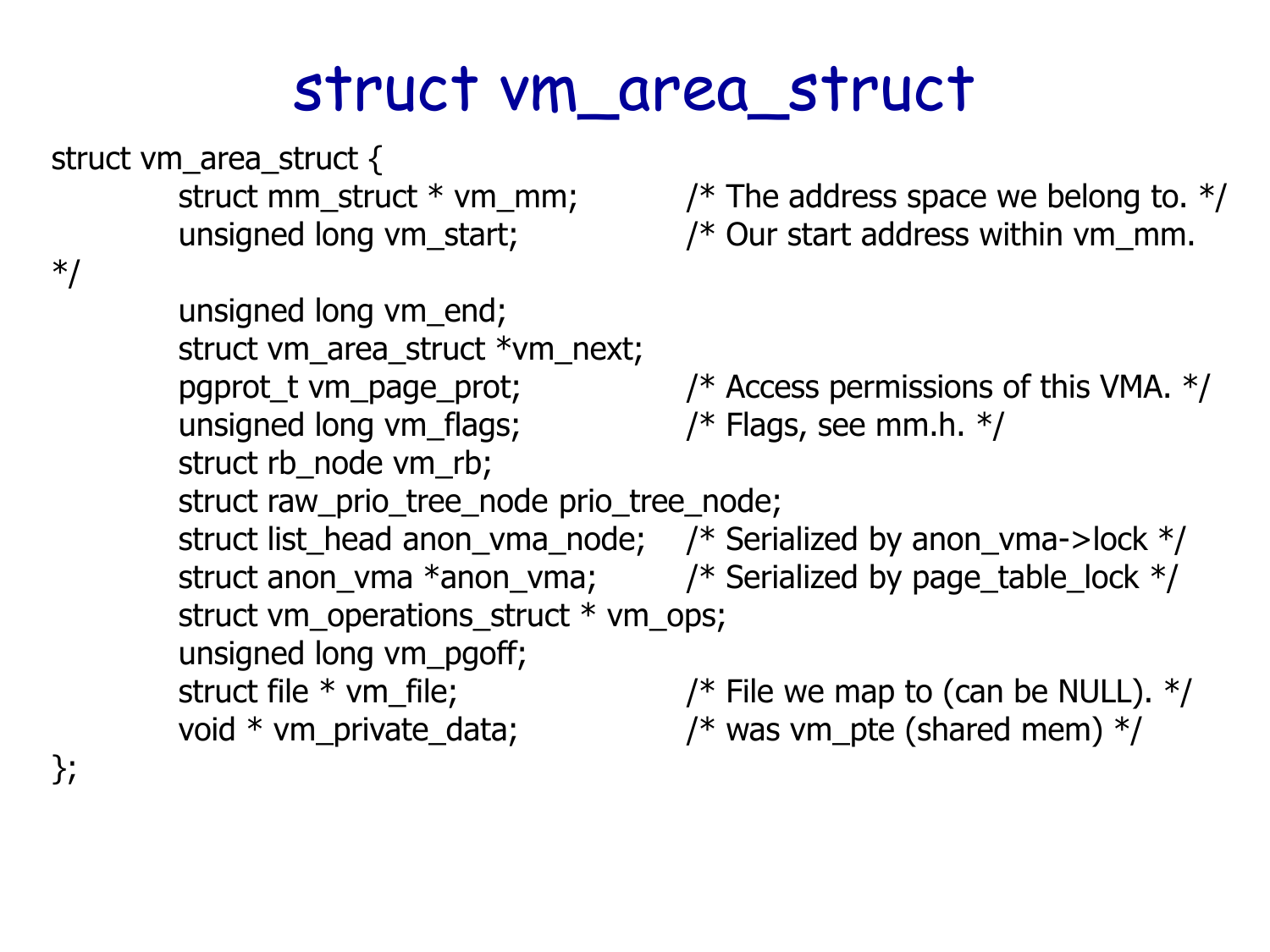# VMA Addition and Removal



**OCCURS whenever** a new file is mmaped, a new shared memory segment is created, or a new section is created (e.g., library, code, heap, stack) Rernel tries to merge with adjacent sections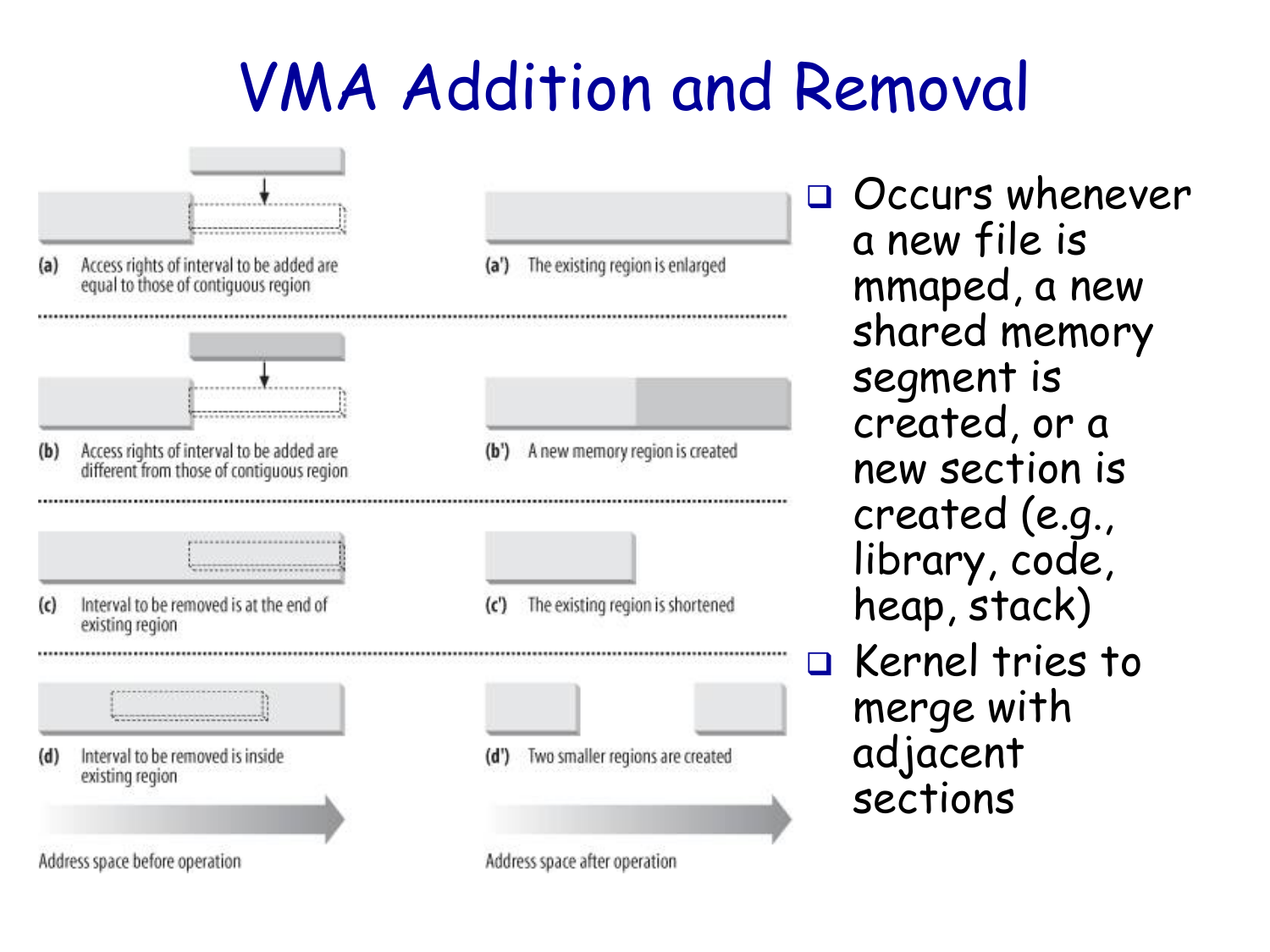### VMA Search

VMA is very frequently accessed structure

- Must often map virtual address to vma (whenever we have a fault, mmap, etc)
- Need efficient lookup
- Two Indexes for different uses
	- Linear linked list
		- Allows efficient traversal of entire address space
		- vma->vm\_next
	- Red-black tree of vmas
		- Allows efficient search based on virtual address
		- vma->vm\_rb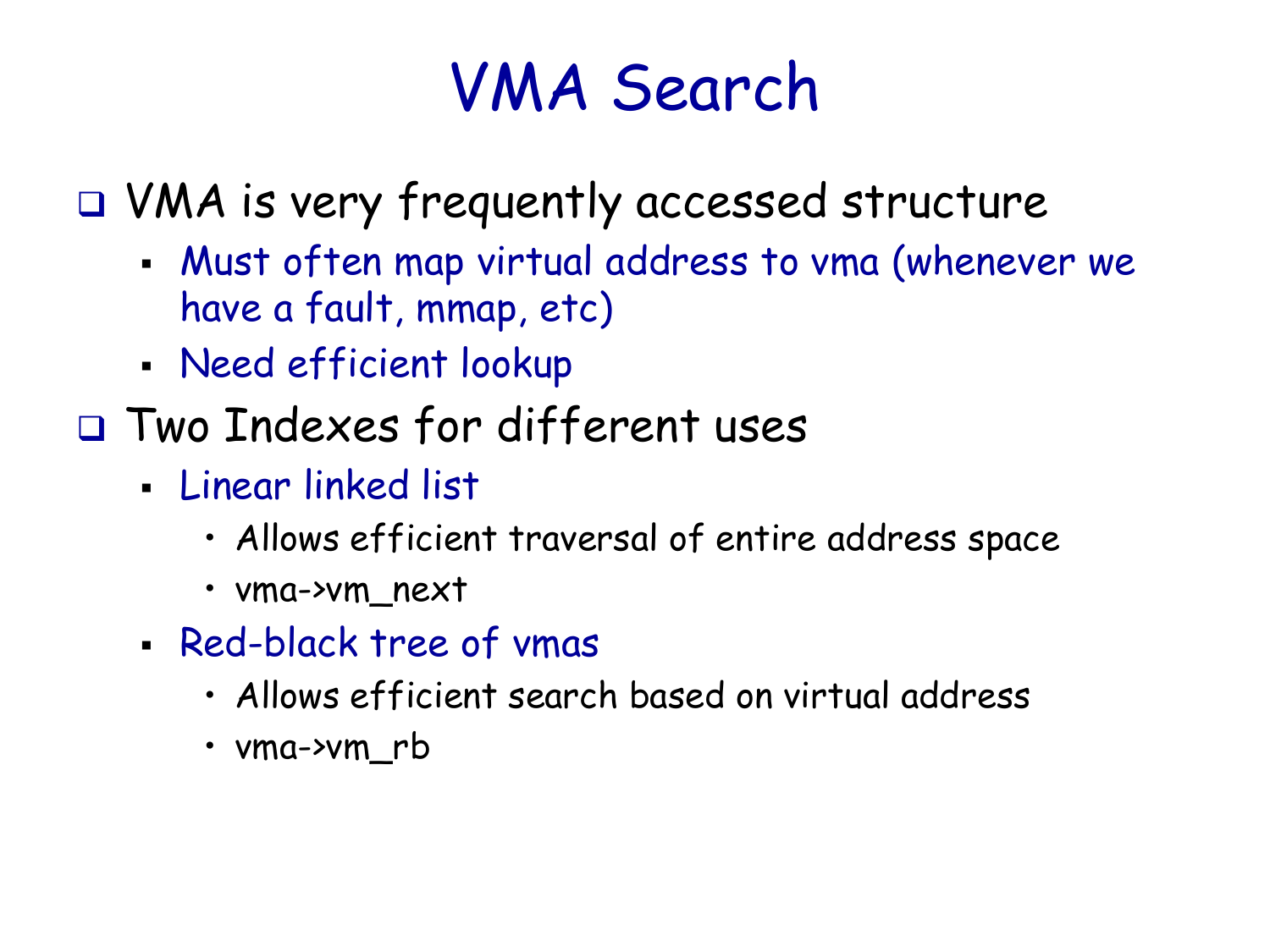### Efficient Search of VMAs

- $\Box$  Red-black trees allow  $O(\Box g n)$  search of vma based on virtual address
- □ Indexed by vm\_end ending address
- □ mmap\_cache points to the VMA just accessed

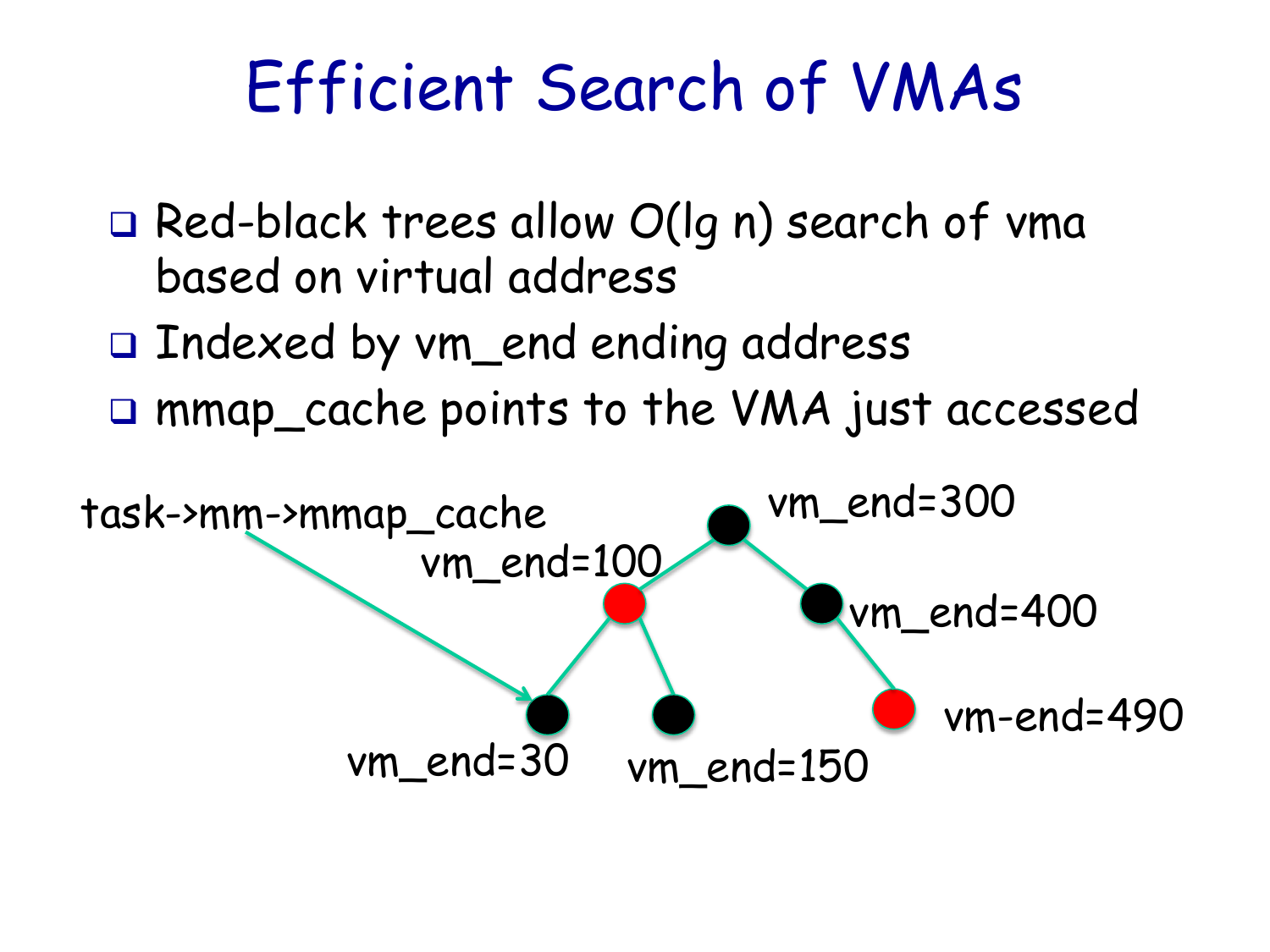# Mechanisms for mmap

- File or device backed physical pages are stored in page cache
- $\square$  These pages may be accessed in two ways
	- Direct memory reference: e.g., \*p = ...
	- File operations: e.g., write(fd, …)
- Must map file descriptor and file offset to physical page and offset within page
	- Data structure is conceptually similar to page table
	- But there's no page table for files!
	- Also, file can be small or very, very large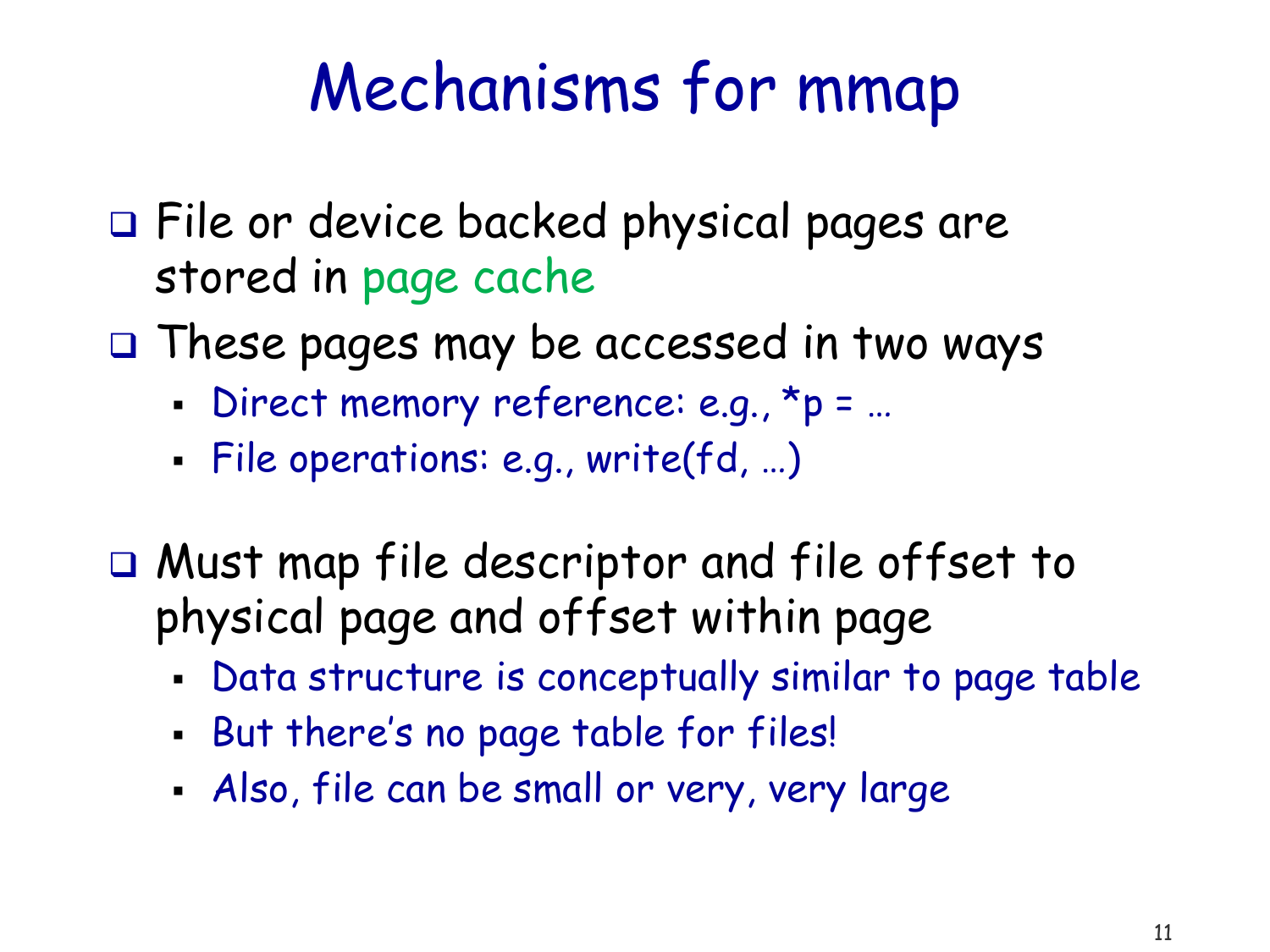#### Radix Tree

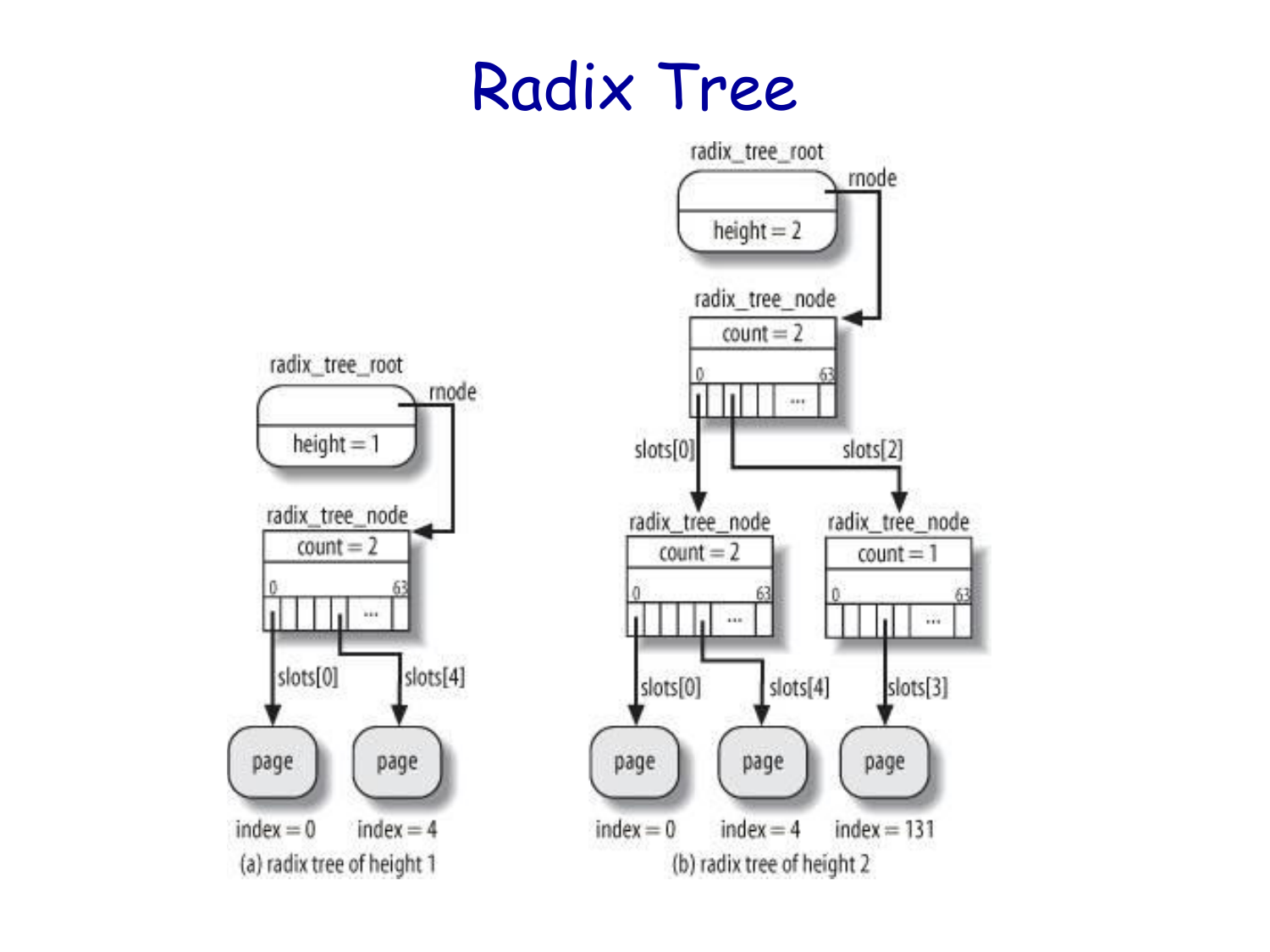#### Unified abstraction: address space

- Each file has an address space: 0 … file size
- $\Box$  Each block device (e.g., disk) that caches data in memory: 0 … device size
- $\Box$  Each process: 0 ... 4GB ( $\times$ 86)
- struct address\_space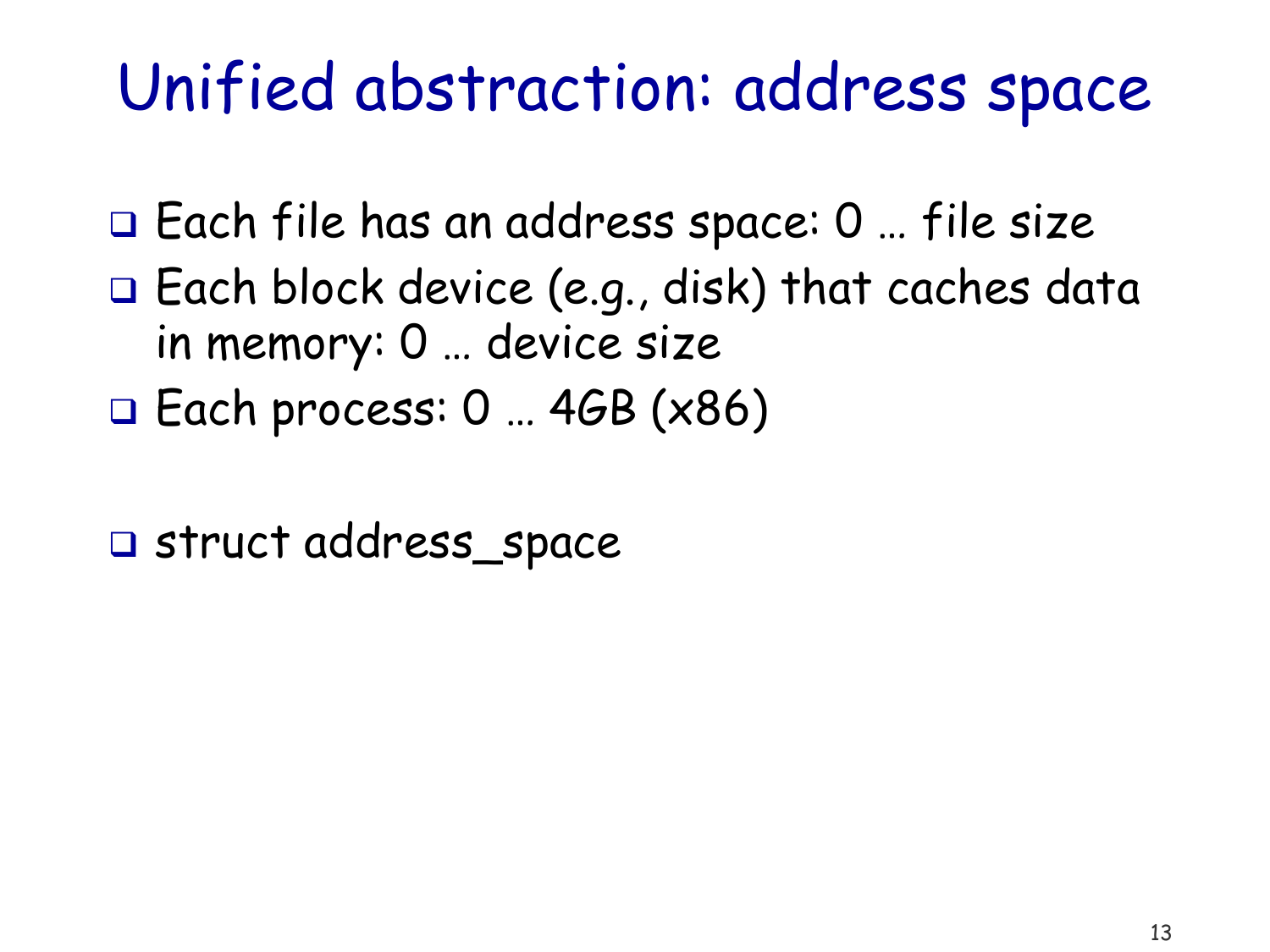## Mechanisms for COW

- □ COW abuses page protection bits in page tables  $\rightarrow$  Must track original page protection of each page for each process
	- Easy: store original permissions and COW-or-not info in VMAs
- $\Box$  COW shares pages  $\rightarrow$  Must track page reference count for each physical page
	- Can't use VMAs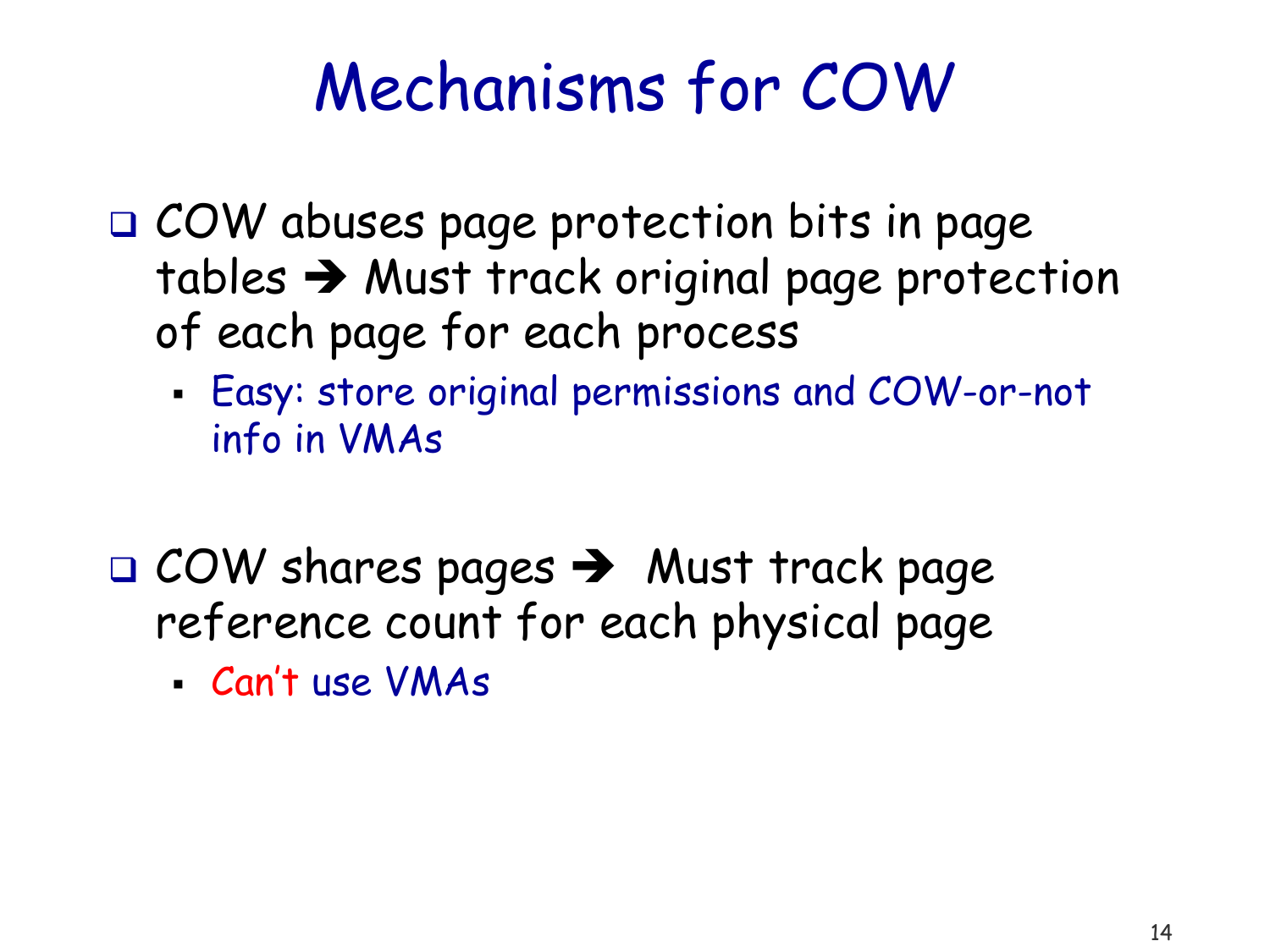# Descriptor for each physical page

- Each physical page has a page descriptor associated with it
- Contains reference count for the page
- Contains a pointer to the reverse map (struct address space or struct anon\_vma)
- Contains pointers to lru lists (to evict the page)
- Easy conversation between physical page address to descriptor index

struct page {

```
unsigned long flags;
atomic_t _count;
atomic_t _mapcount;
struct address_space *mapping;
pgoff_t index;
struct list_head lru;
```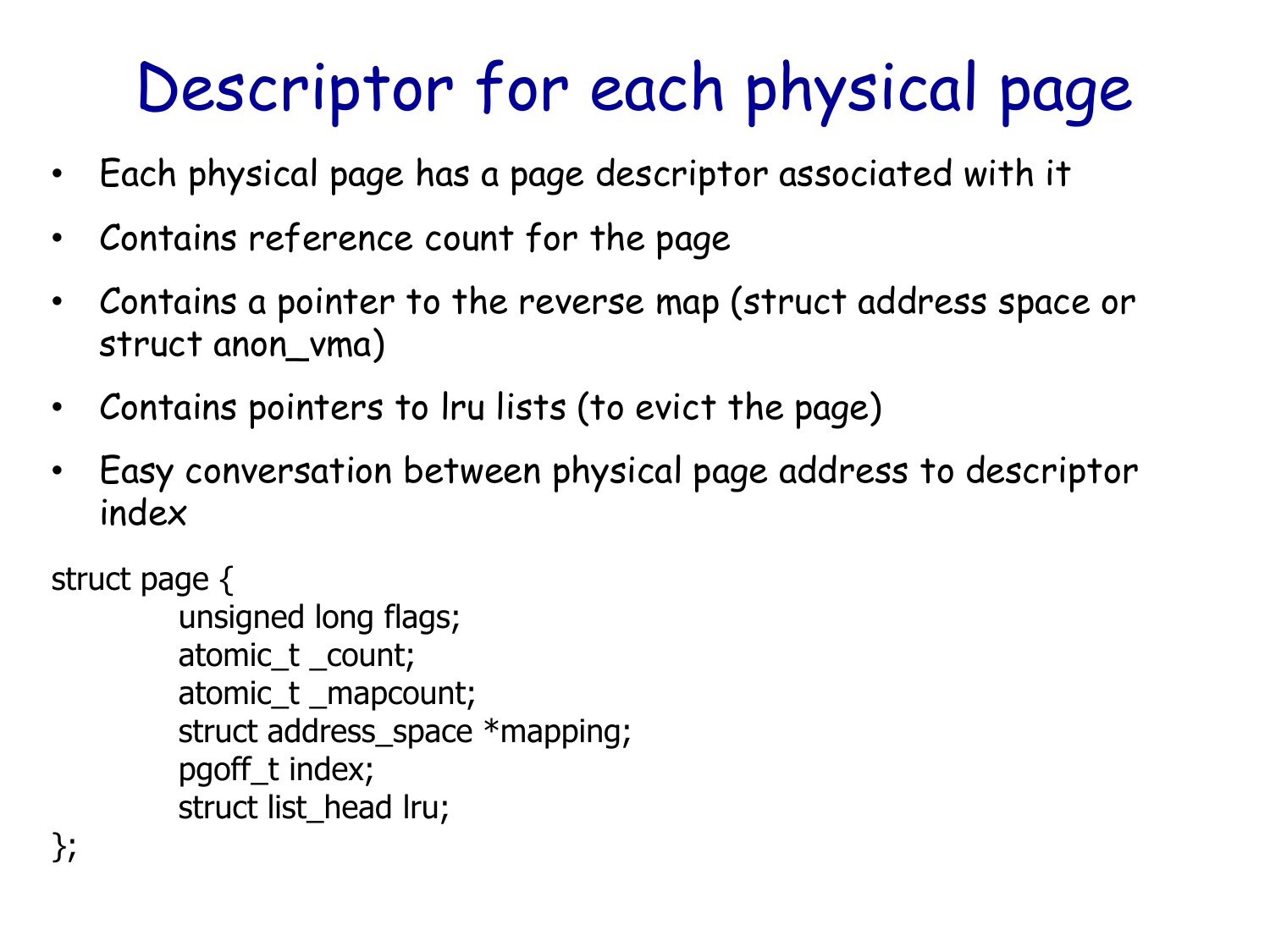#### Mechanisms for Physical Page Reclaiming

- Physical pages can be shared
	- File/device backed pages
	- COW pages
- $\square$  To replace a physical page, must find all mappings of the page and invalidate them  $\rightarrow$ reverse mappings
	- Field \_mapcount: number of active mappings
	- Field mapping: address\_space (file/device backed) or anon\_vma (anonymous)
		- Least Significant Bit encodes the type (1 == anon\_vma)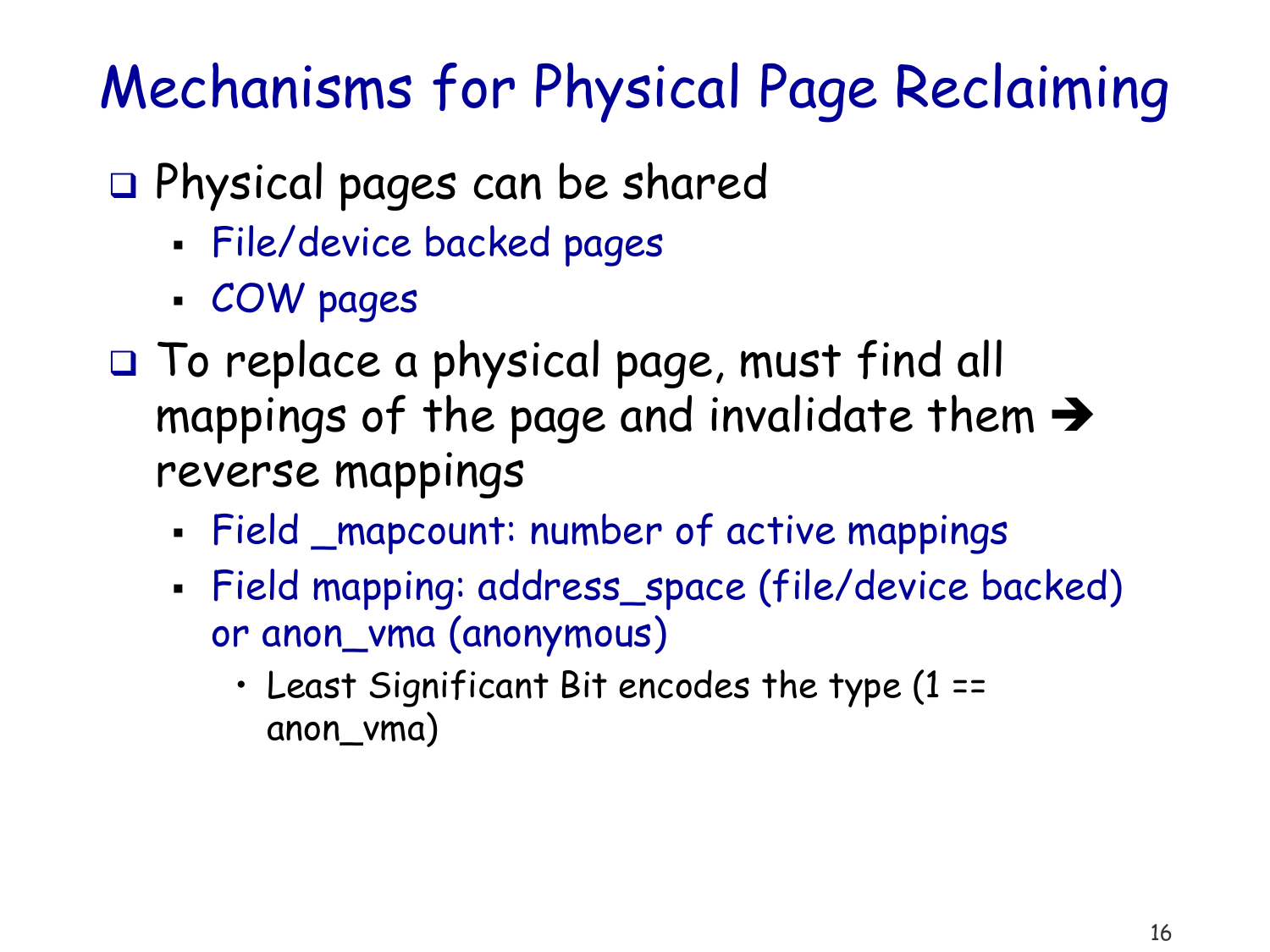# Reverse mapping for anonymous pages

- $\Box$  Idea: maintain one reverse mapping per vma (logical object) rather than one reverse mapping per page
- □ Based on observation most pages in VMA have the same set of mappers
- □ anon\_vma contains VMAs that may map a page
	- Kernel needs to search for actual PTE at runtime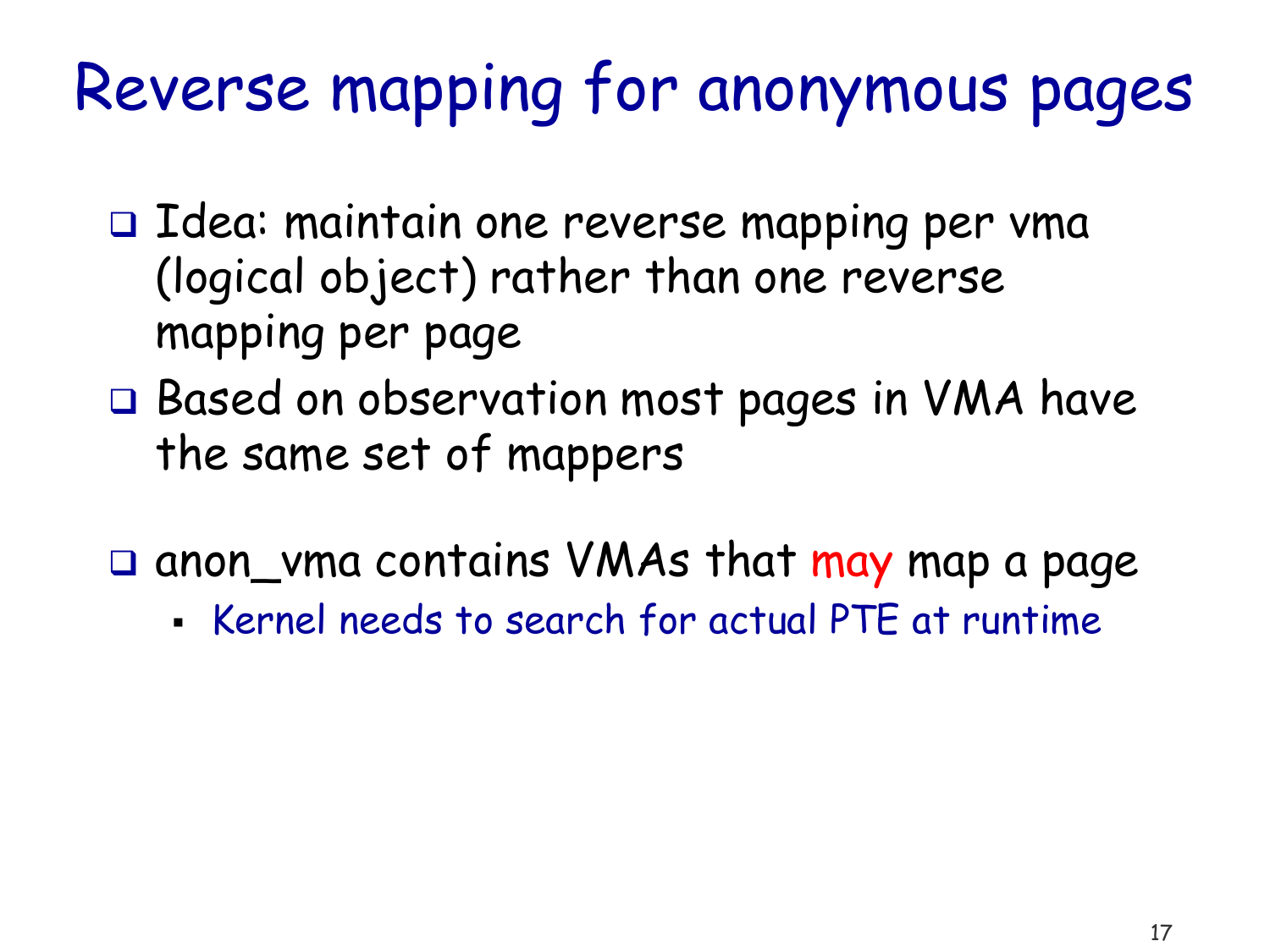#### Anonymous rmaps: anon\_vma

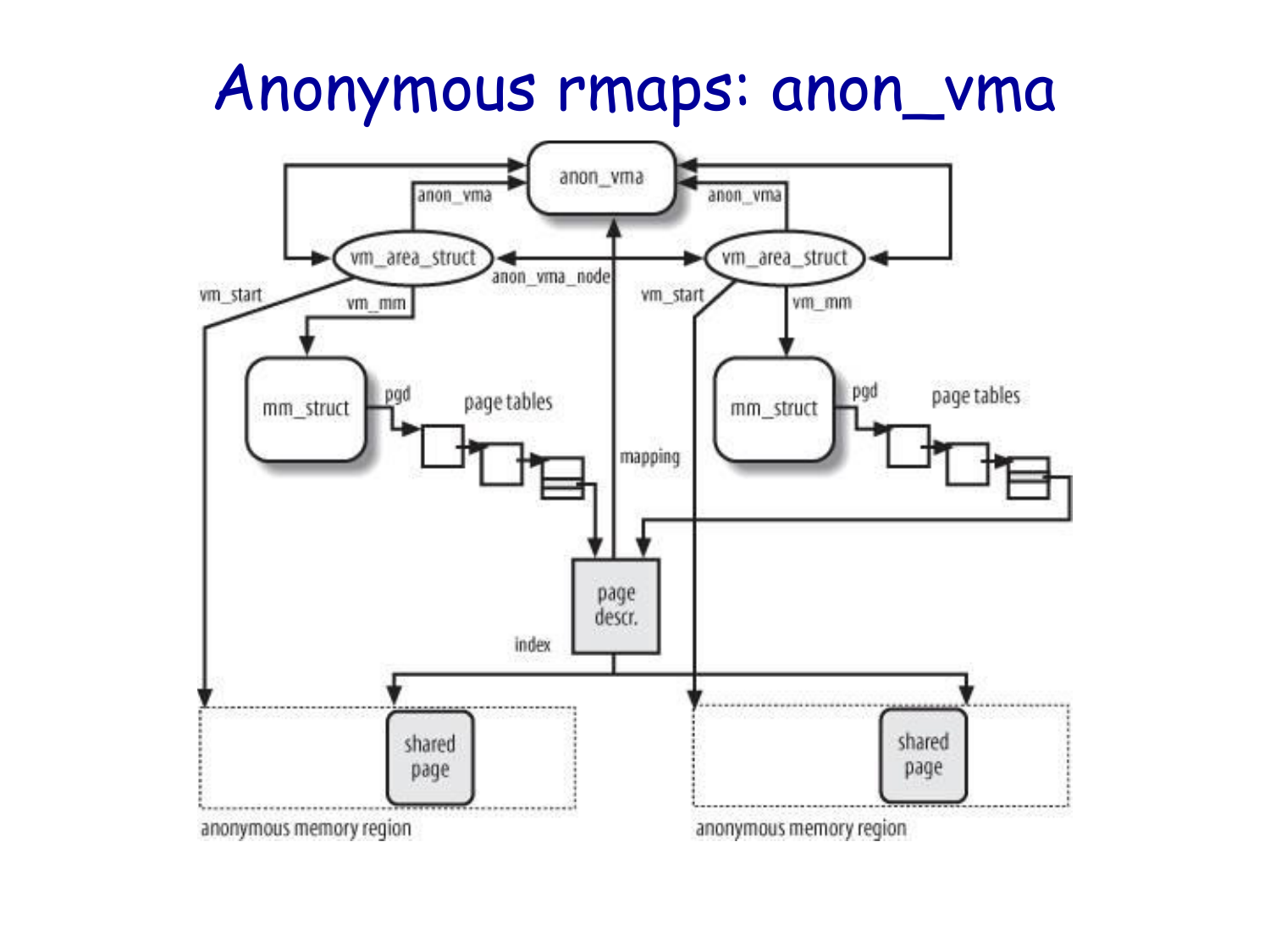## Reverse Mapping for File/Devicebacked Pages

Problem: anon\_vma idea is good for limited sharing

- Memory maps can be shared by large numbers of processes, e.g., libc
- Linear search for every eviction is slow
- Also, different processes may map different ranges of a memory map into their address space
- Need efficient data structure
	- Basic operation: given an offset in an object (such as a file), or a range of offsets, return vmas that map that range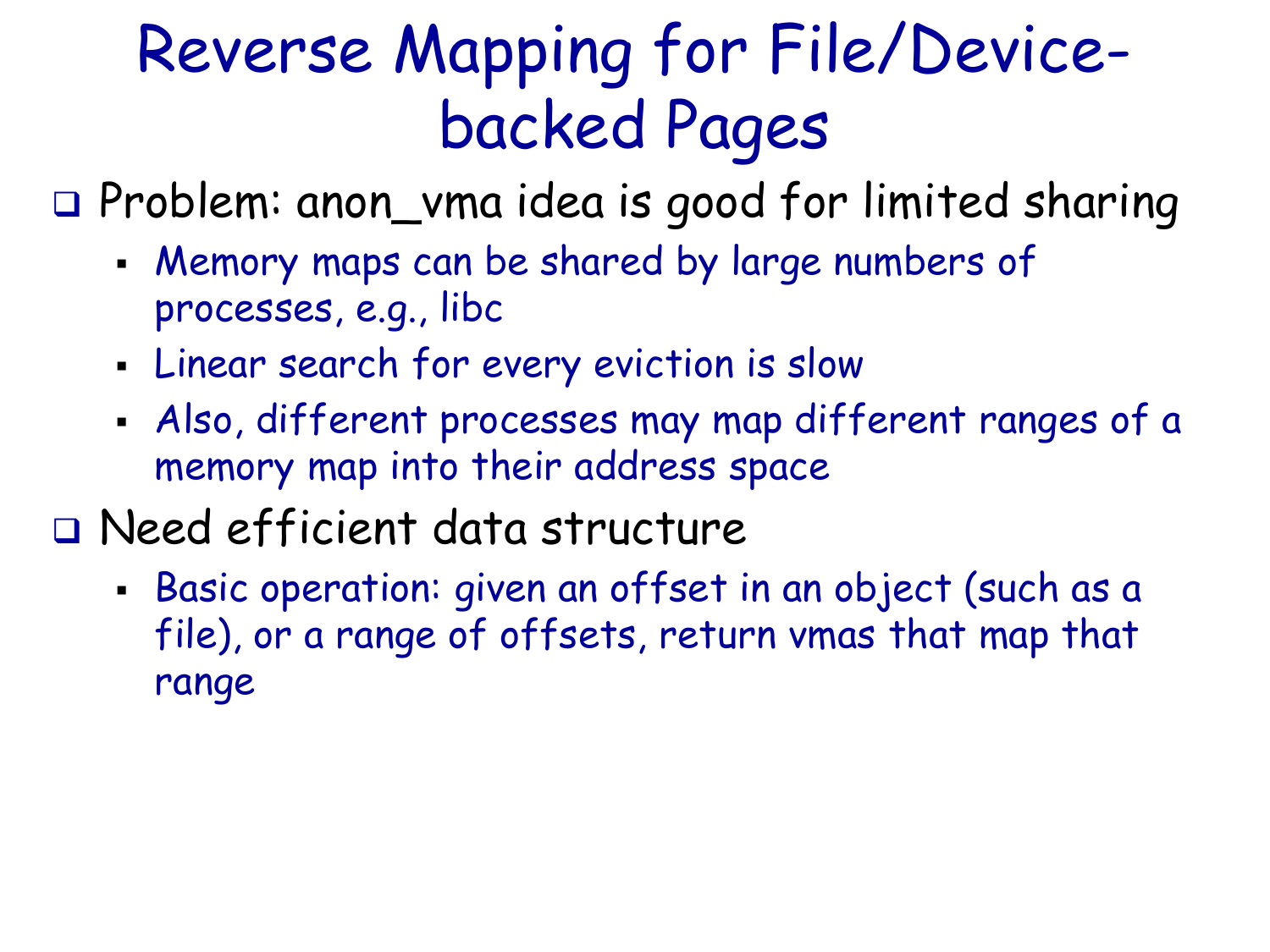## i\_mmap Priority Tree

#### Part of struct address\_space in fs.h

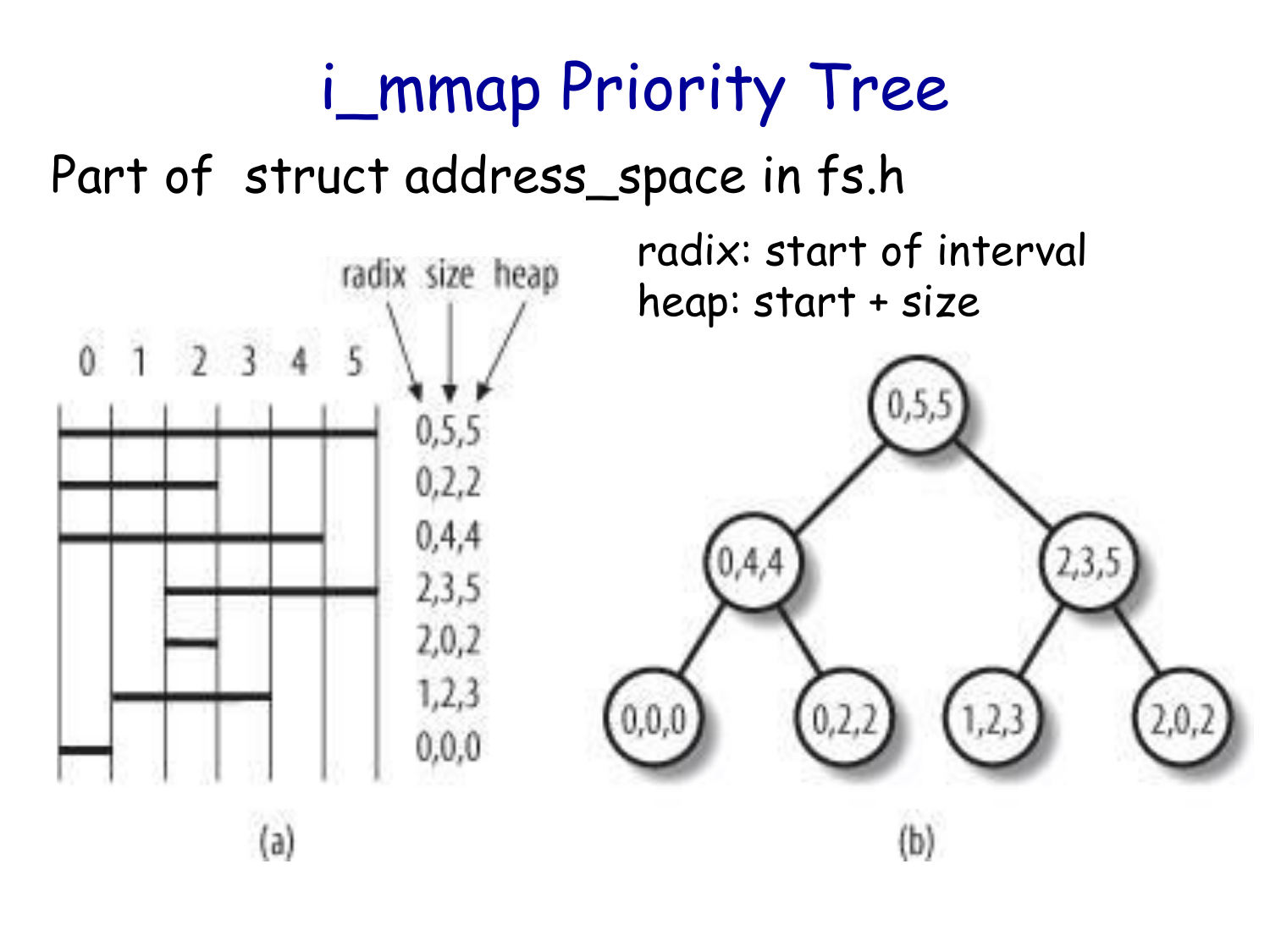# Types of Pages

- Unreclaimable: pages locked in memory (PG\_locked)
- Swappable: anonymous pages
- Syncable: file/device backed pages, synchronize with original file they were loaded from (dirty)
- Discardable: unused pages in memory caches, nondirty pages in page cache (clean)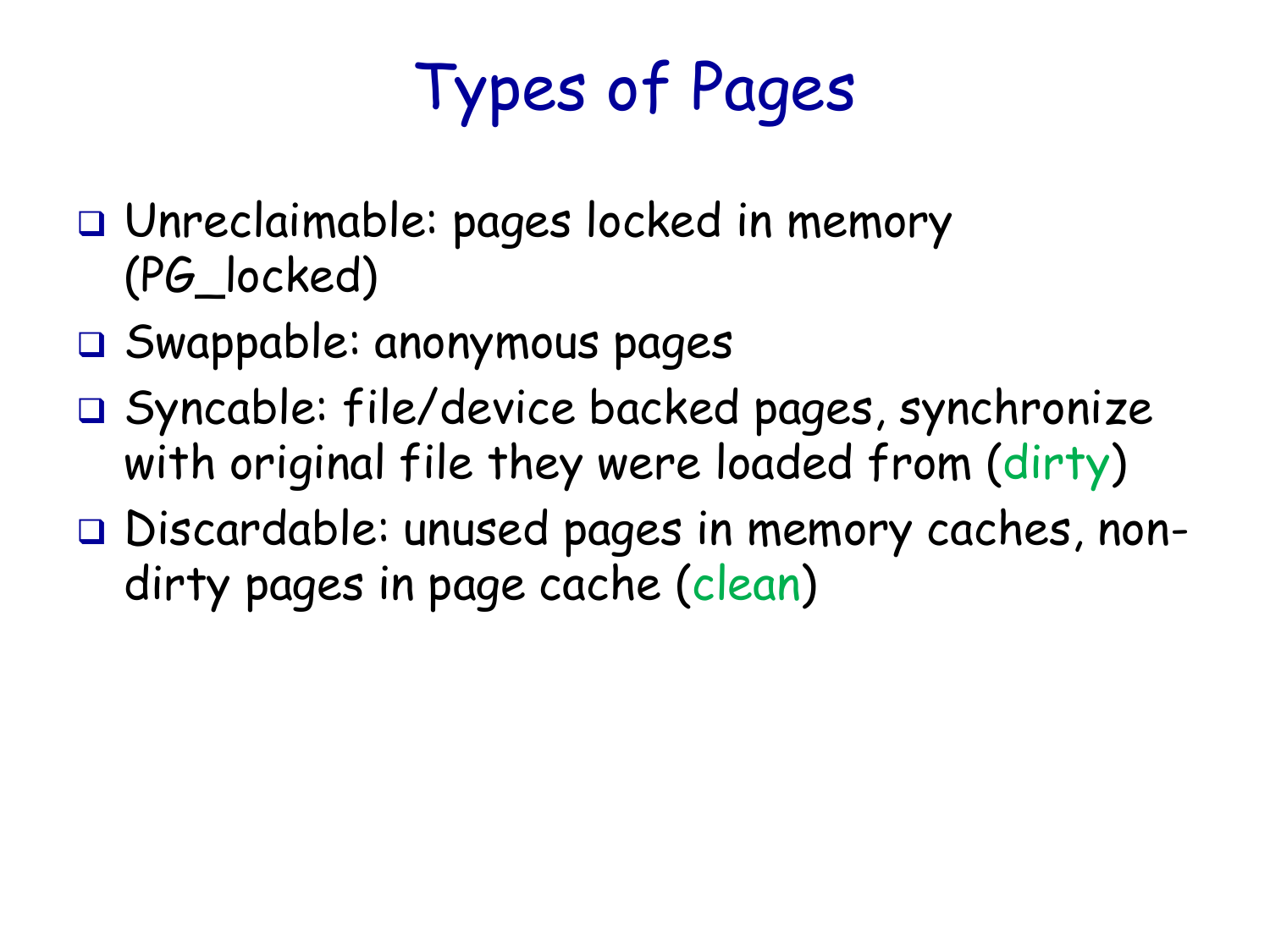# Algorithm for Page Reclaiming

 $\Box$  Identify pages to evict using approximate LRU

- All pages are on one of 2 LRU lists: active or inactive
- A page access causes it to be switched to the active list (detect access via e.g., mmap(), page table bits)
- A page that hasn't been accessed in a while moves to the inactive list
- Unmap all mappers of shared using reverse map (try\_to\_unmap function)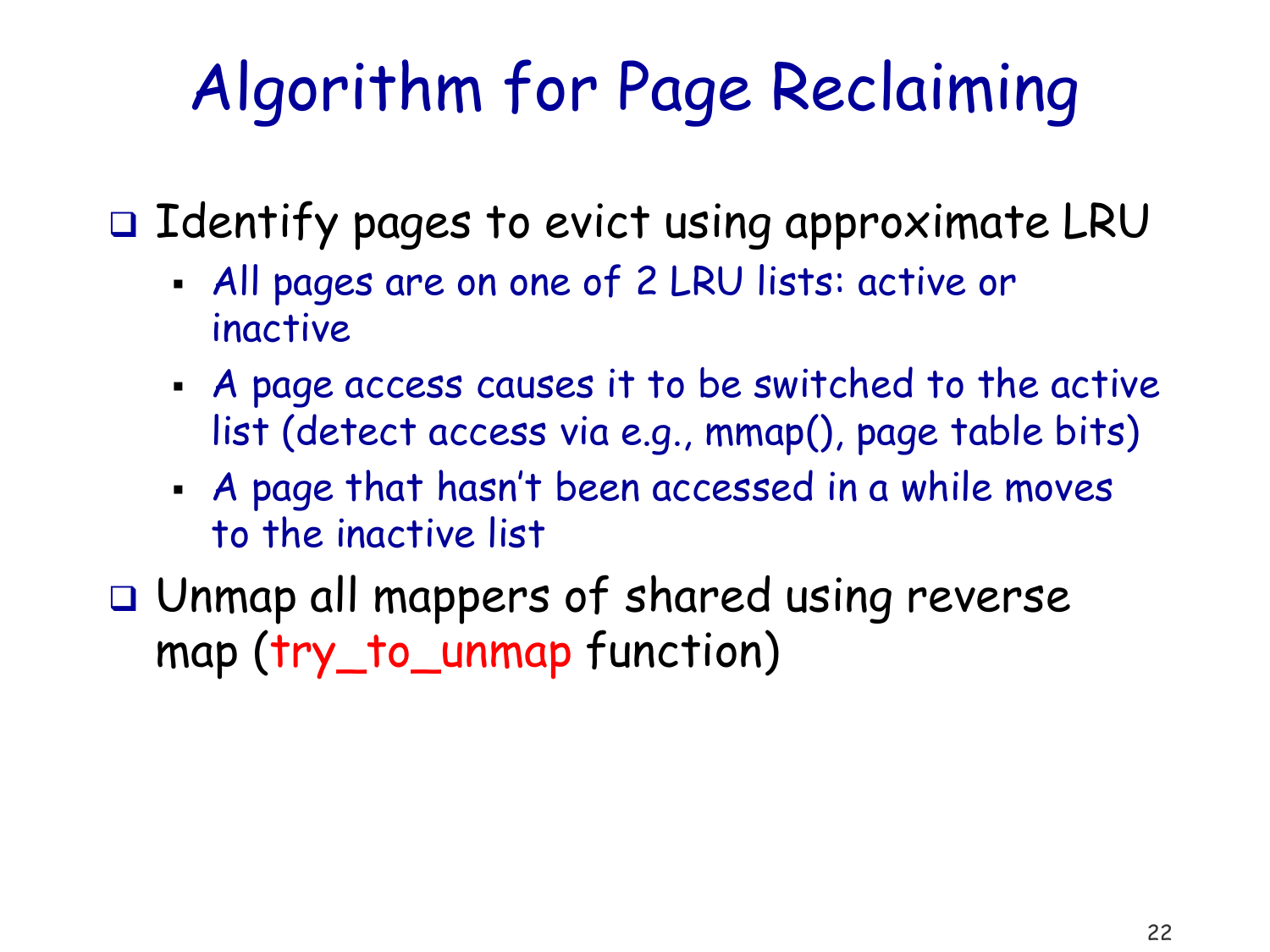## Backup Slides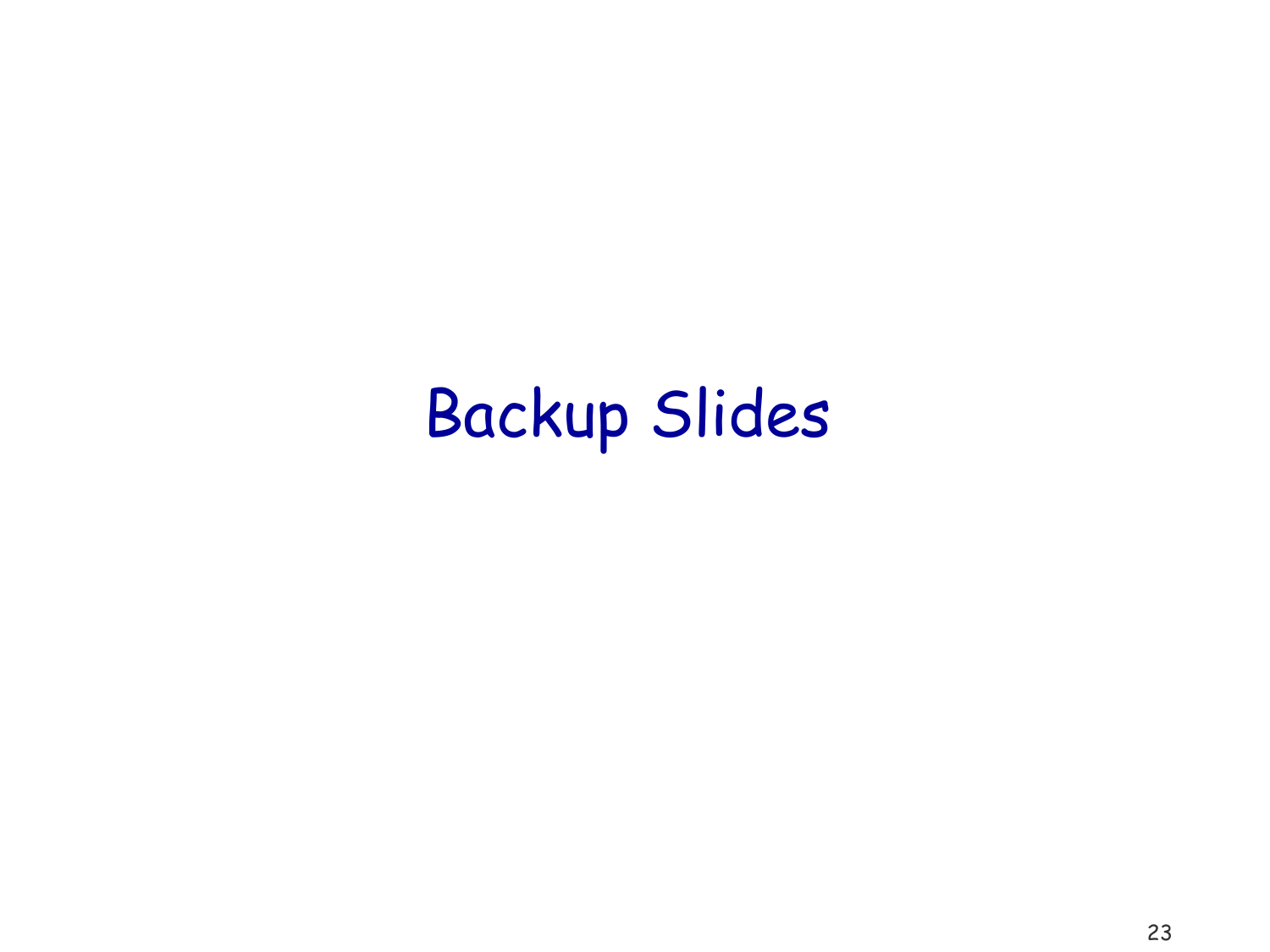## Linux Memory Subsystem Outline

- Memory data structures
- Virtual Memory Areas (VMA)
- Page Mappings and Page Fault Management
- □ Reverse Mappings
- Page Cache and Swapping
- Physical Page Management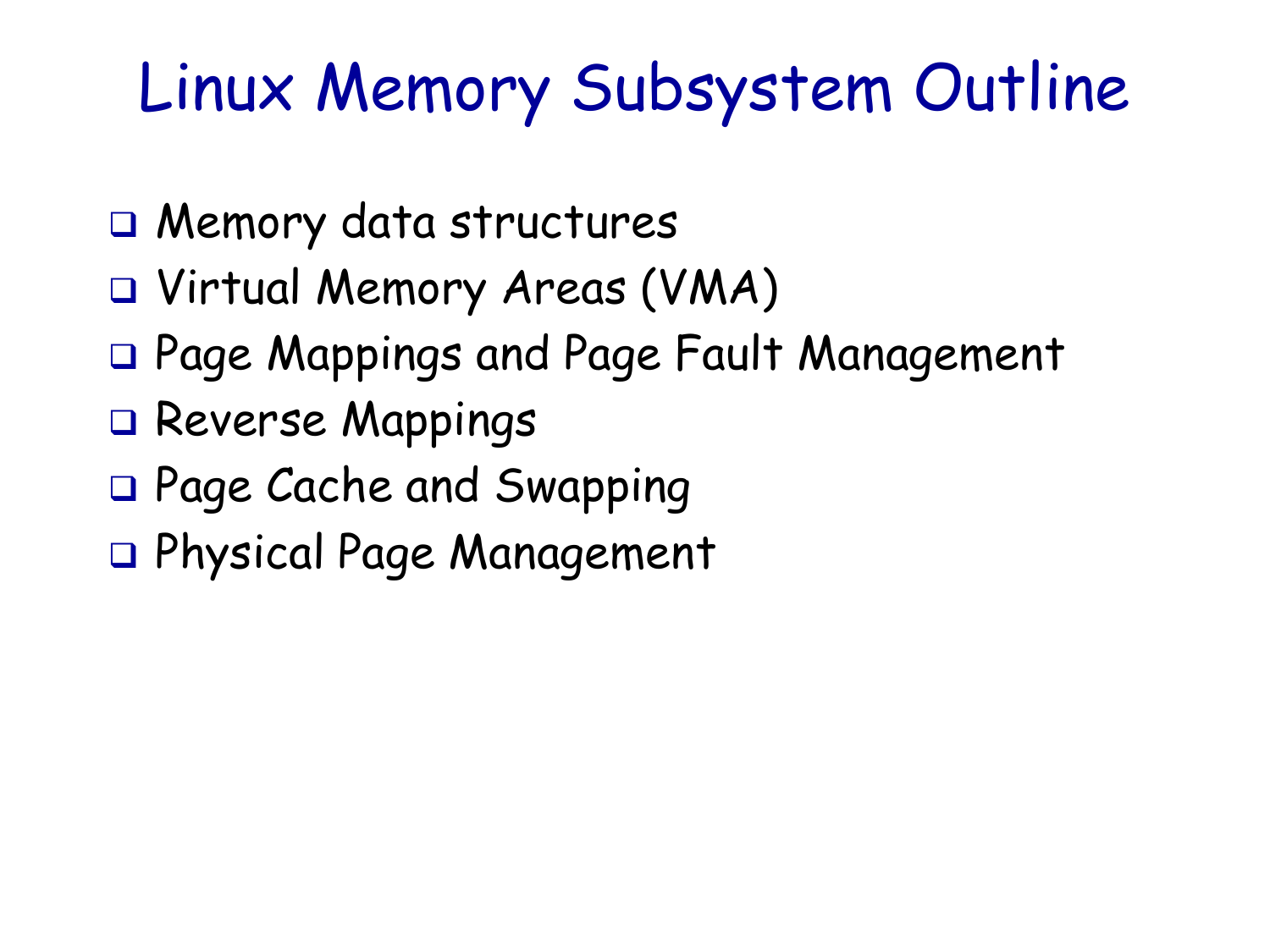# Linux MM Objects Glossary

- struct mm: memory descriptor (mm\_types.h)
- struct vm\_area\_struct mmap: vma (mm\_types.h)
- struct page: page descriptor (mm\_types.h)
- pgd, pud, pmd, pte: pgtable entries (arch/x86/include/asm/page.h, page\_32.h, pgtable.h, pgtable\_32.h)
	- pgd: page global directory
	- pud page upper directory
	- pmd: page middle directory
	- pte: page table entry
- struct anon\_vma: anon vma reverse map (rmap.h)
- struct prio\_tree\_root i\_mmap: priority tree reverse map (fs.h)
- struct radix\_tree\_root page\_tree: page cache radix tree (fs.h)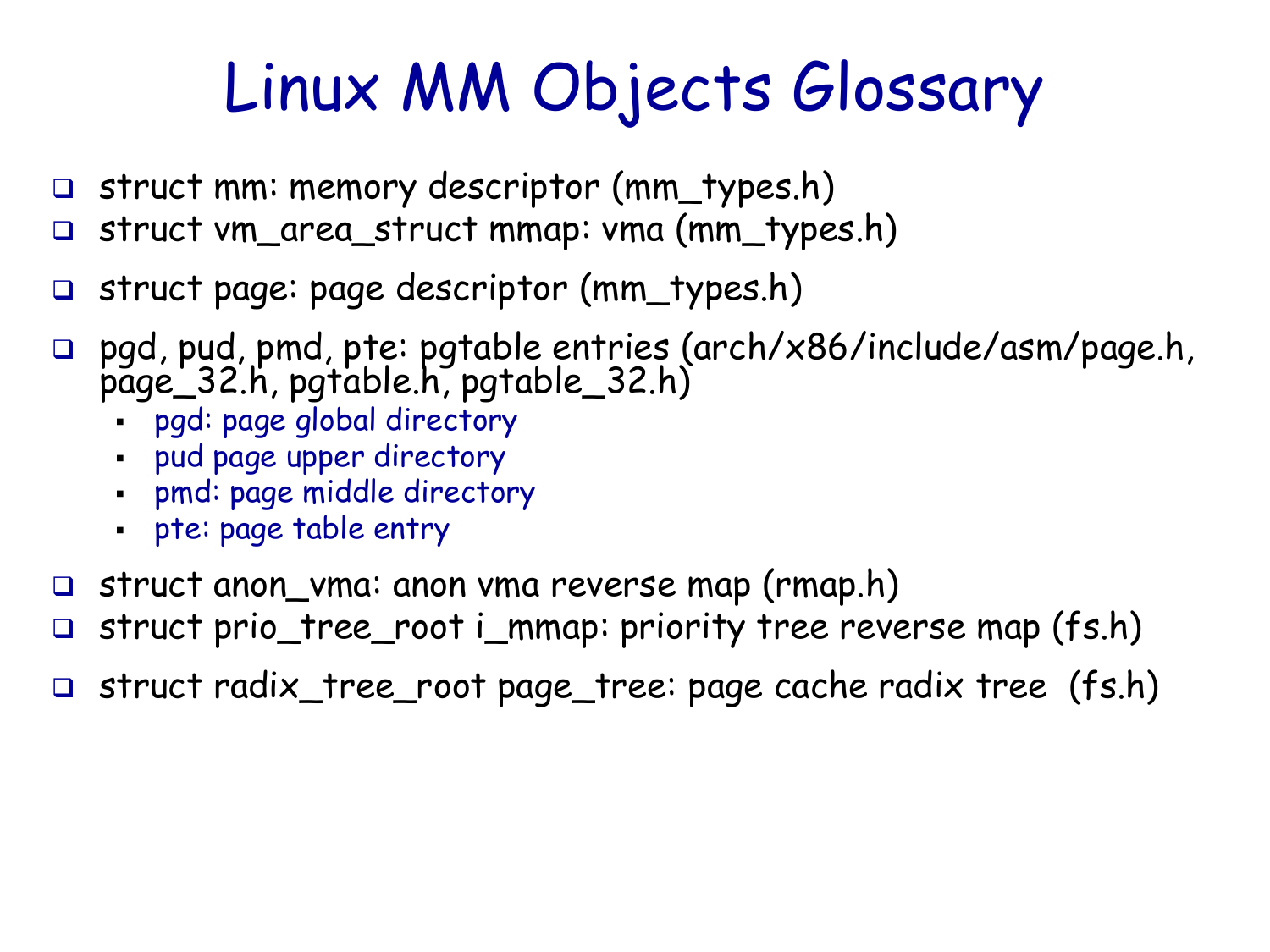#### The mm struct Structure

- Main memory descriptor
	- One per address space
	- Each task\_struct has a pointer to one
	- May be shared between tasks (e.g., threads)
- Contains two main substructures
	- Memory map of virtual memory areas (vma)
	- Pointer to arch specific page tables
	- Other data, e.g., locks, reference counts, accounting information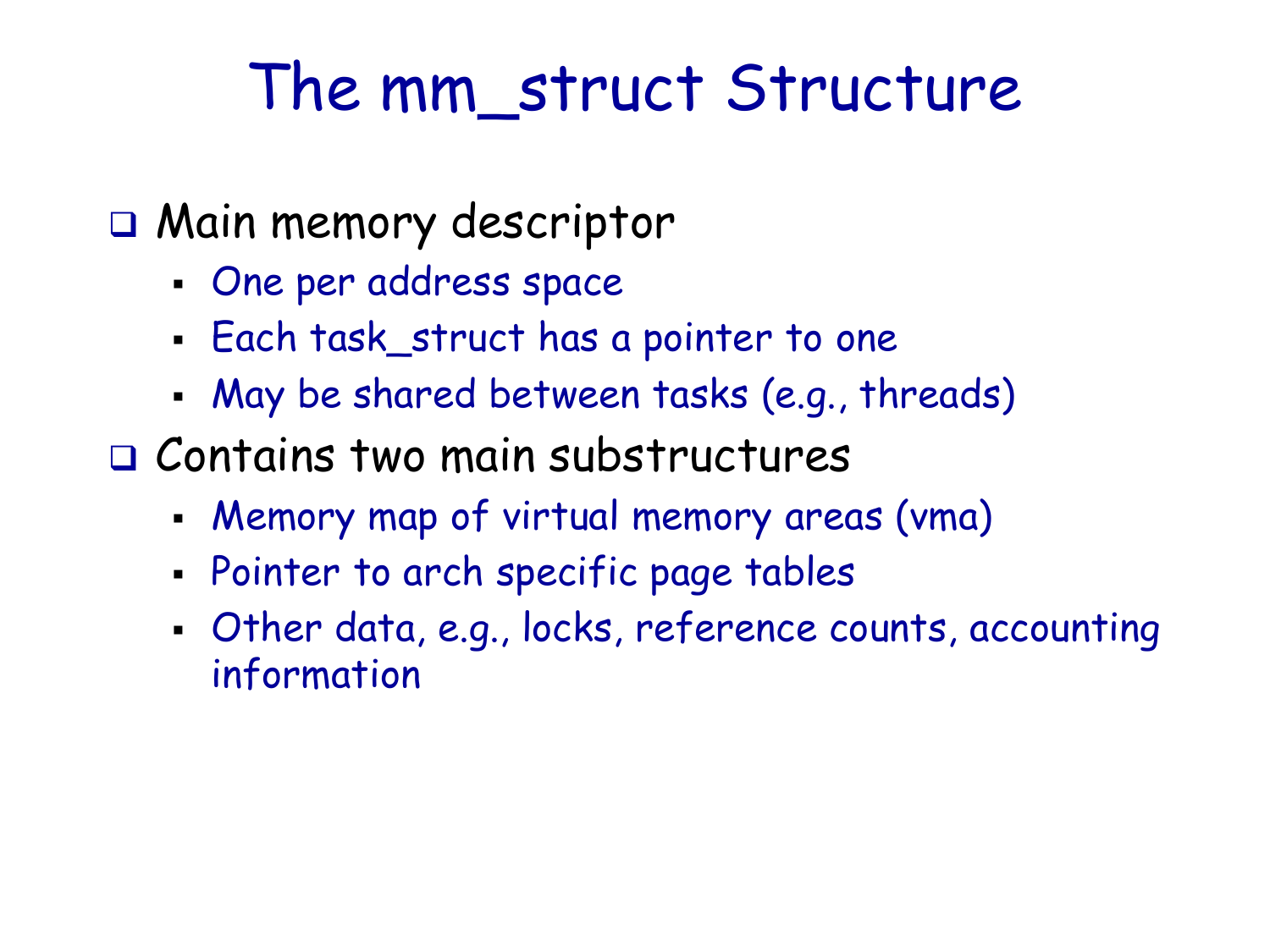#### struct mm\_struct

struct mm\_struct { struct vm\_area\_struct  $*$  mmap;  $/*$  list of VMAs  $*/$ struct rb root mm rb; struct vm\_area\_struct  $*$  mmap\_cache; / $*$  last find\_vma result  $*/$ unsigned long mmap\_base;  $\frac{1}{2}$  /\* base of mmap area  $\frac{1}{2}$ / unsigned long task\_size;  $\frac{1}{2}$  /\* size of task vm space  $\frac{1}{2}$ pgd\_t \* pgd; atomic t mm users;  $/$  /\* How many users with user space?  $*/$ atomic\_t mm\_count; /\* How many references to "struct mm struct  $*/$ int map count;  $/$  /\* number of VMAs  $*/$ struct rw\_semaphore mmap\_sem; spinlock t page table lock;  $/$  /\* Protects page tables and some counters \*/ unsigned long hiwater\_rss;  $\frac{1}{2}$  /\* High-watermark of RSS usage  $\frac{1}{2}$ / unsigned long hiwater\_vm;  $\frac{1}{2}$  High-water virtual memory usage  $\frac{1}{2}$ unsigned long total\_vm, locked\_vm, shared\_vm, exec\_vm; unsigned long stack vm, reserved vm, def flags, nr ptes; cpumask\_t cpu\_vm\_mask; unsigned long flags;  $\frac{1}{2}$  Must use atomic bitops to access the bits  $\frac{1}{2}$ 

};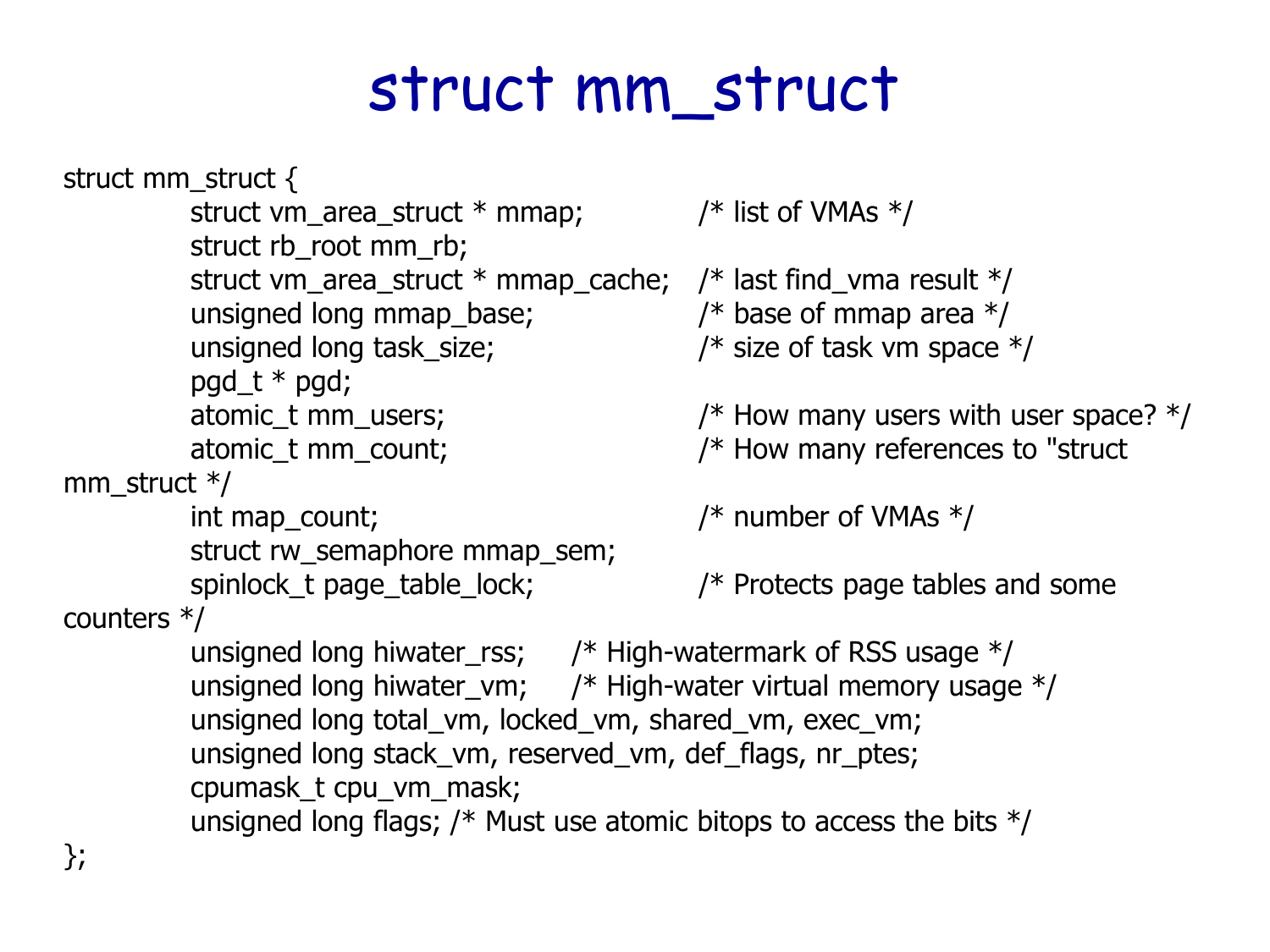#### struct vm\_operations\_struct

struct vm\_operations\_struct {

void (\*open)(struct vm\_area\_struct \* area); void (\*close)(struct vm\_area\_struct \* area); int (\*fault)(struct vm\_area\_struct \*vma, struct vm\_fault \*vmf);

 $/*$  notification that a previously read-only page is about to become  $*$  writable, if an error is returned it will cause a SIGBUS  $*/$ int (\*page\_mkwrite)(struct vm\_area\_struct \*vma, struct page \*page);

/\* called by access\_process\_vm when get\_user\_pages() fails, typically \* for use by special VMAs that can switch between memory and hardware \*/

> int (\*access)(struct vm\_area\_struct \*vma, unsigned long addr, void \*buf, int len, int write);

};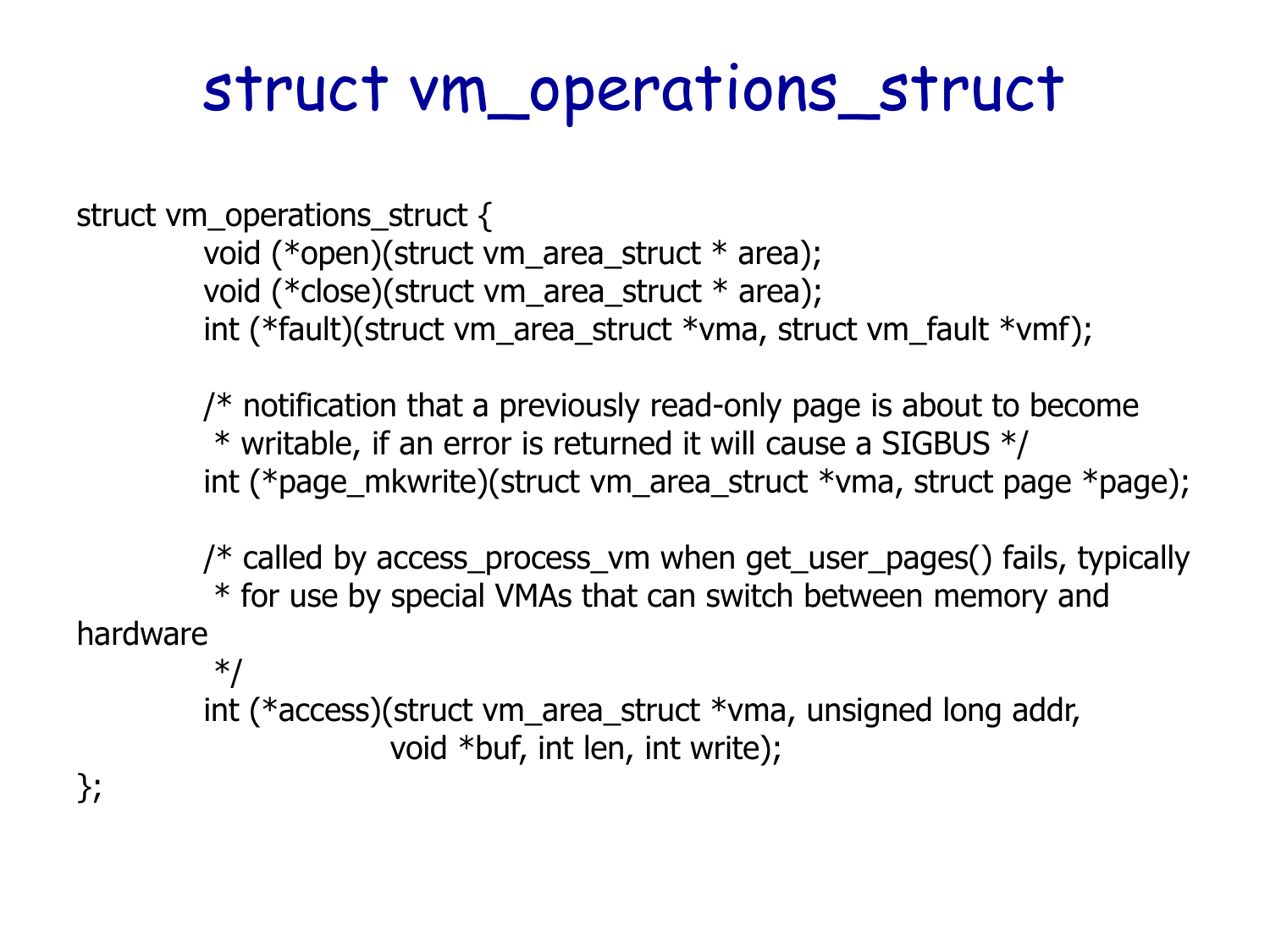#### Demand Fetching via Page Faults

1. Program calls brk() to grow its heap

2. brk() enlarges heap VMA.

New pages are not mapped onto physical memory.



3. Program tries to access new memory. Processor page faults.

4. Kernel assigns page frame to process, creates PTE, resumes execution. Program is unaware anything happened.



http://duartes.org/gustavo/blog/post/how-the-kernelmanages-your-memory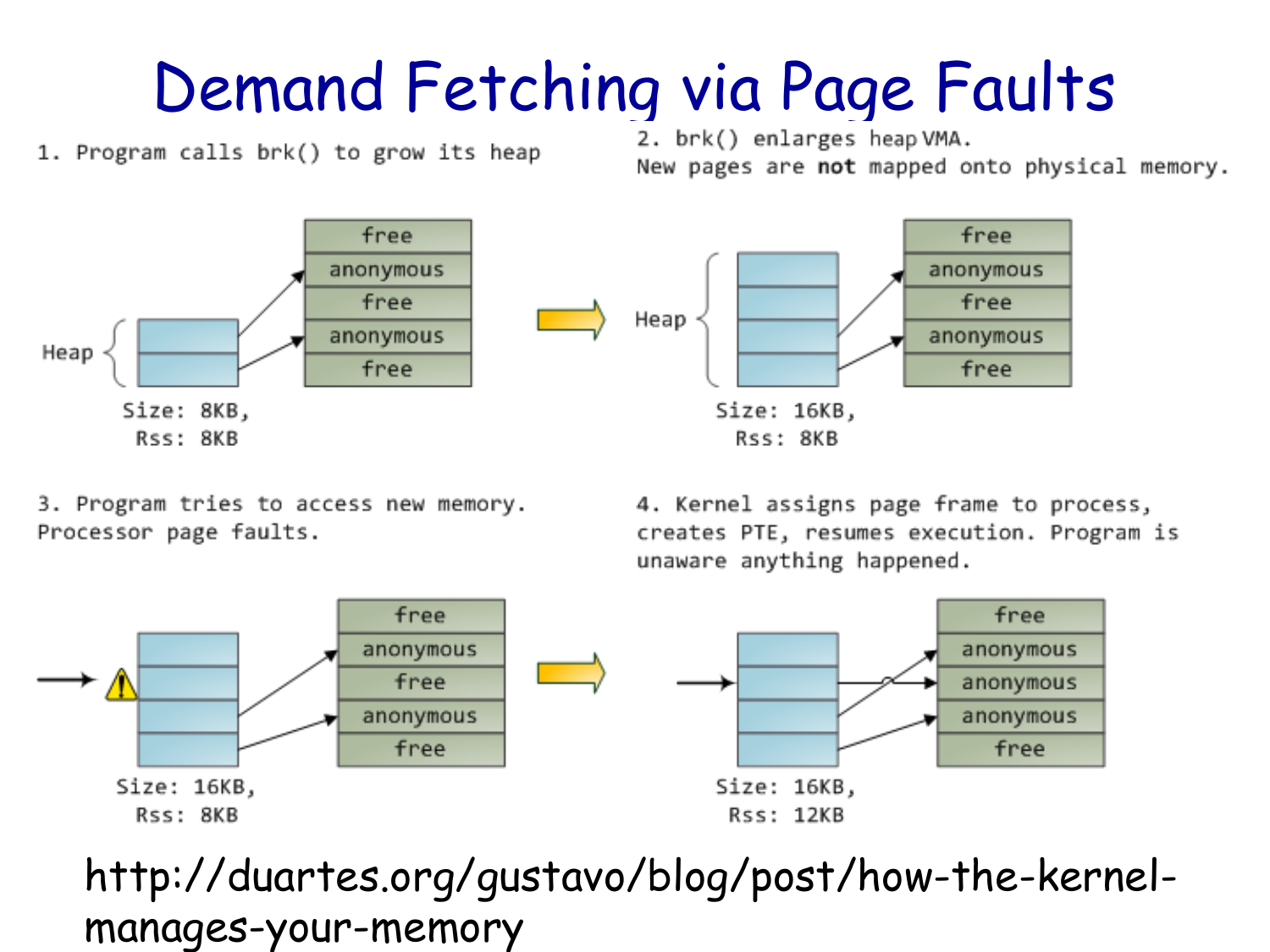# Fault Handling

- Entry point: handle\_pte\_fault (mm/memory.c)
- □ Identify which VMA faulting address falls in
- Identify if VMA has registered a fault handler
- Default fault handlers
	- do\_anonymous\_page: no page and no file
	- do\_linear\_fault: vm\_ops registered?
	- do\_swap\_page: page backed by swap
	- do\_nonlinear\_fault: page backed by file
	- do\_wp\_page: write protected page (CoW)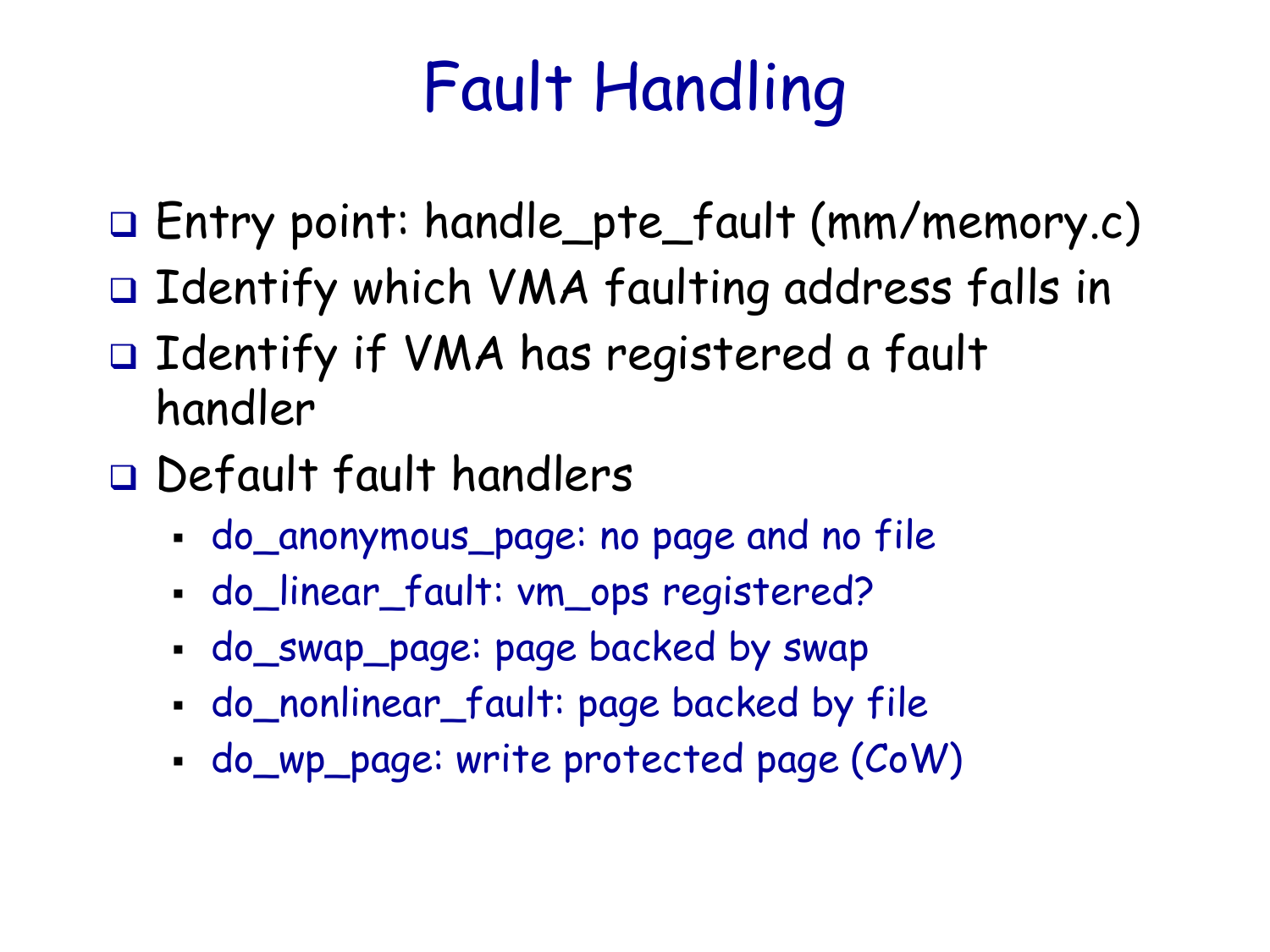#### The Page Fault Handler



Complex logic: easier to read code than read a book!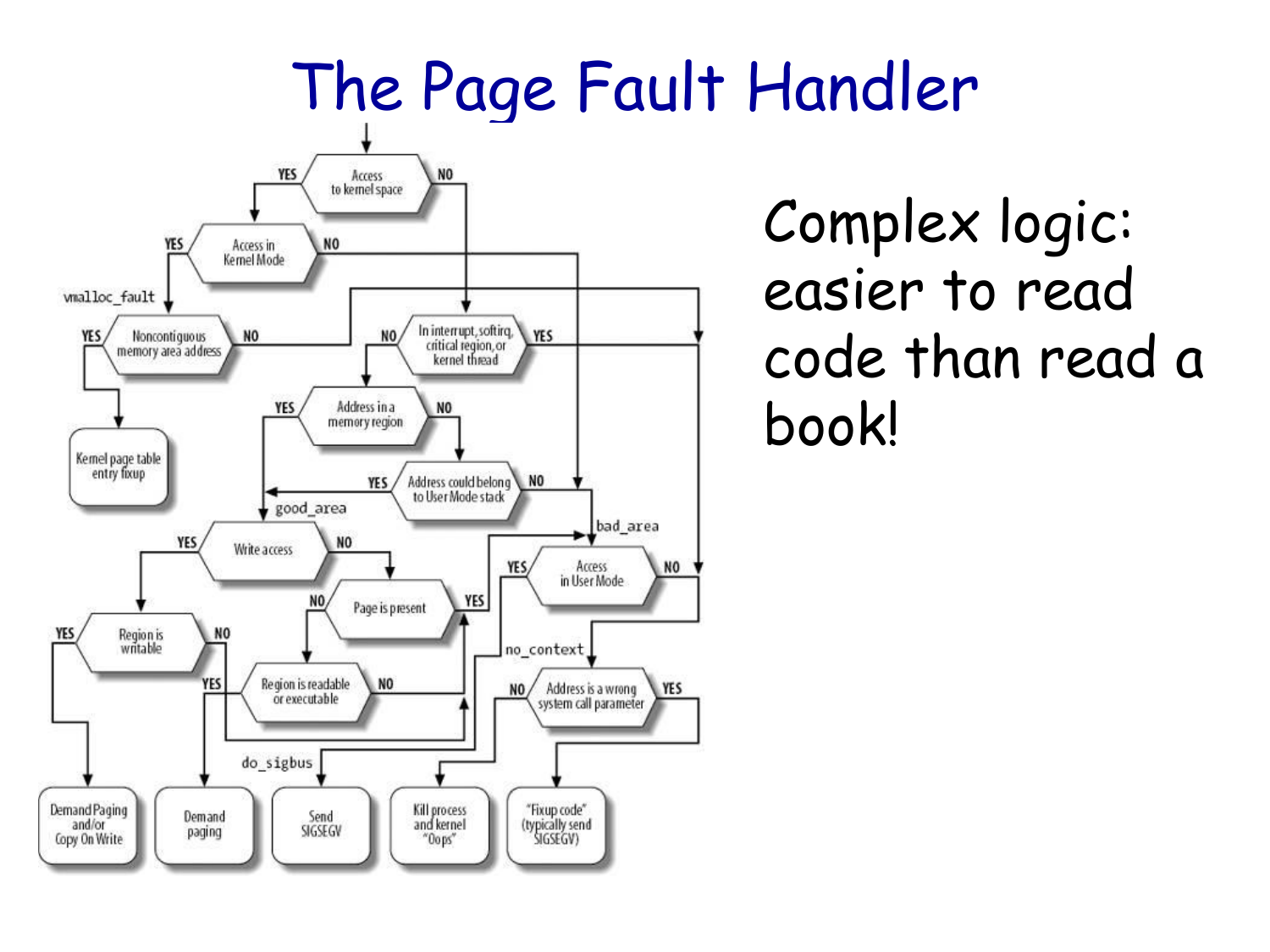# Copy on Write

- PTE entry is marked as un-writeable
- But VMA is marked as writeable
- Page fault handler notices difference
	- Must mean CoW
	- Make a duplicate of physical page
	- Update PTEs, flush TLB entry
	- do\_wp\_page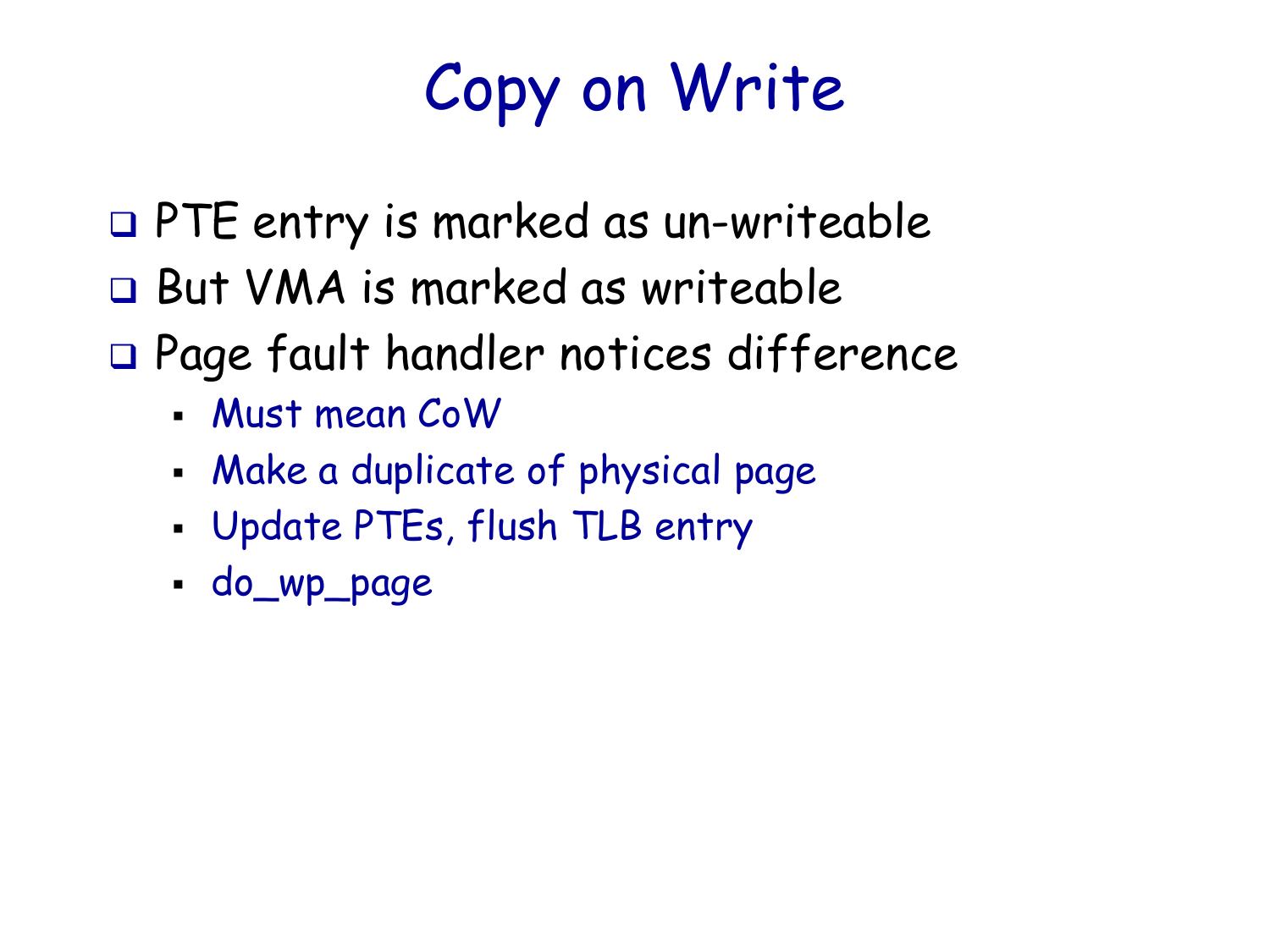# Which page to map when no PTE?

- $\Box$  If PTE doesn't exist for an anonymous mapping, its easy
	- Map standard zero page
	- Allocate new page (depending on read/write)
- What if mapping is a memory map? Or shared memory?
	- Need some additional data structures to map logical object to set of pages
	- Independent of memory map of individual task
- The address\_space structure
	- One per file, device, shared memory segment, etc.
	- Mapping between logical offset in object to page in memory
	- Pages in memory are called "page cache"
	- Files can be large: need efficient data structure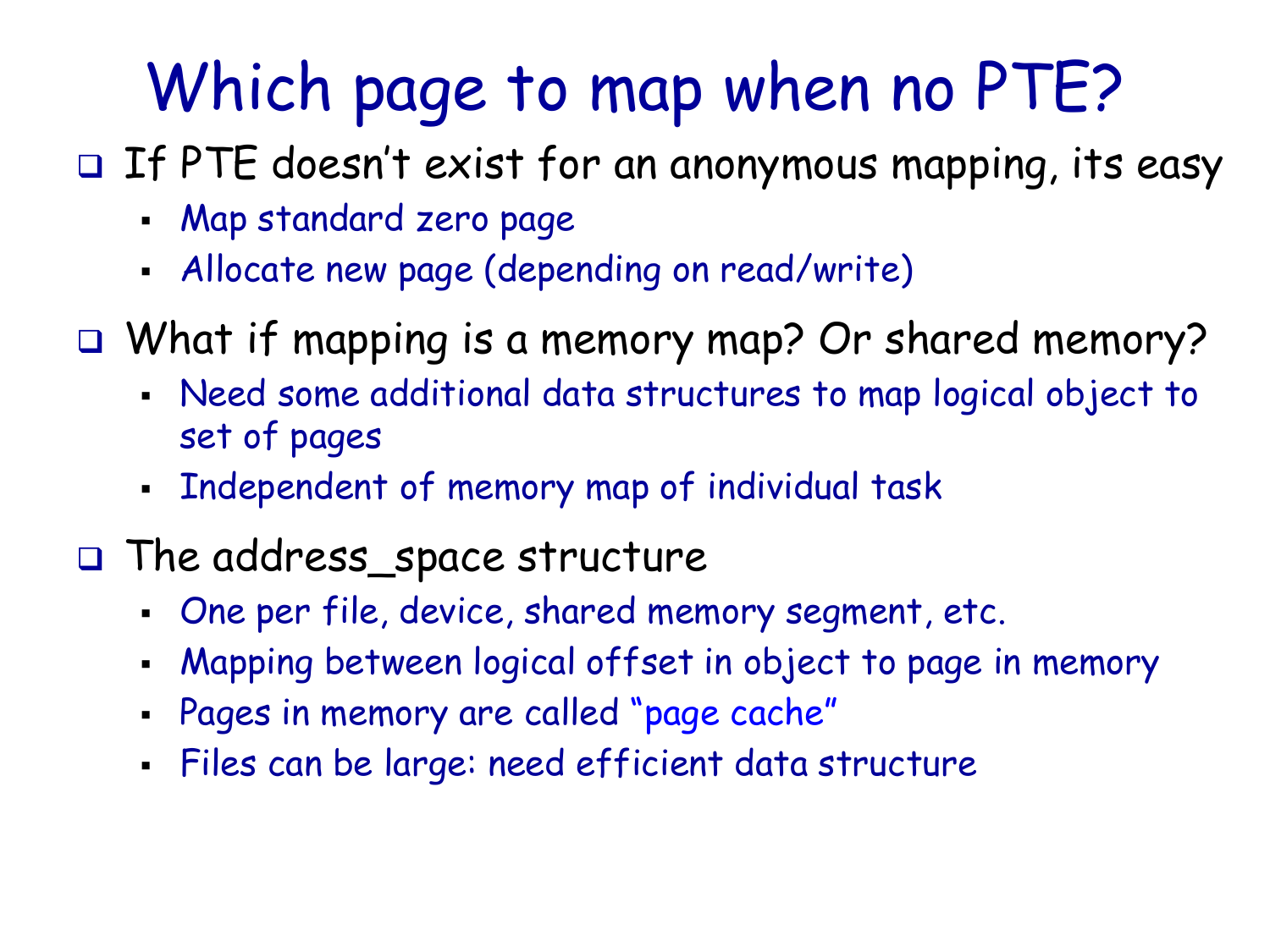#### Page Table Structure



**Linear Address**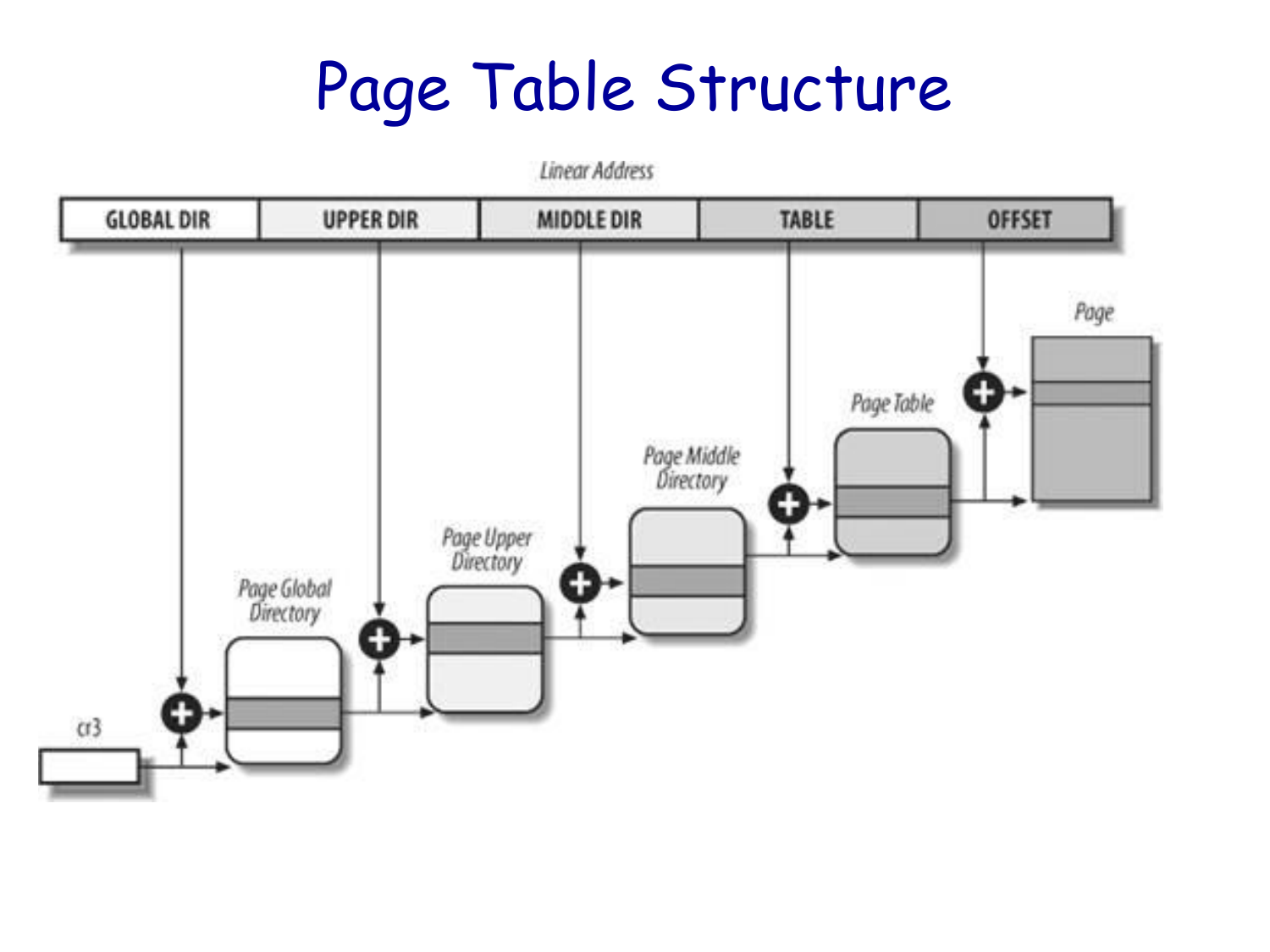# Working with Page Tables

Access page table through mm\_struct->pg\_d

- □ Must to a recursive walk, pgd, pud, pmd, pte
	- **Kernel includes code to assist walking**
	- mm/pagewalk.c: walk\_page\_range
	- Can specific your own function to execute for each entry
- O Working with PTE entries
	- Lots of macros provided (asm/pgtable.h, page.h)
	- Set/get entries, set/get various bits
	- E.g., pte\_mkyoung(pte\_t): clear accessed bit, pte\_wrprotect(pte\_t): clear write bit
	- Must also flush TLB whenever entries are changed
		- include/asm-generic/tkb.h: tlb\_remove\_tlb\_entry(tlb)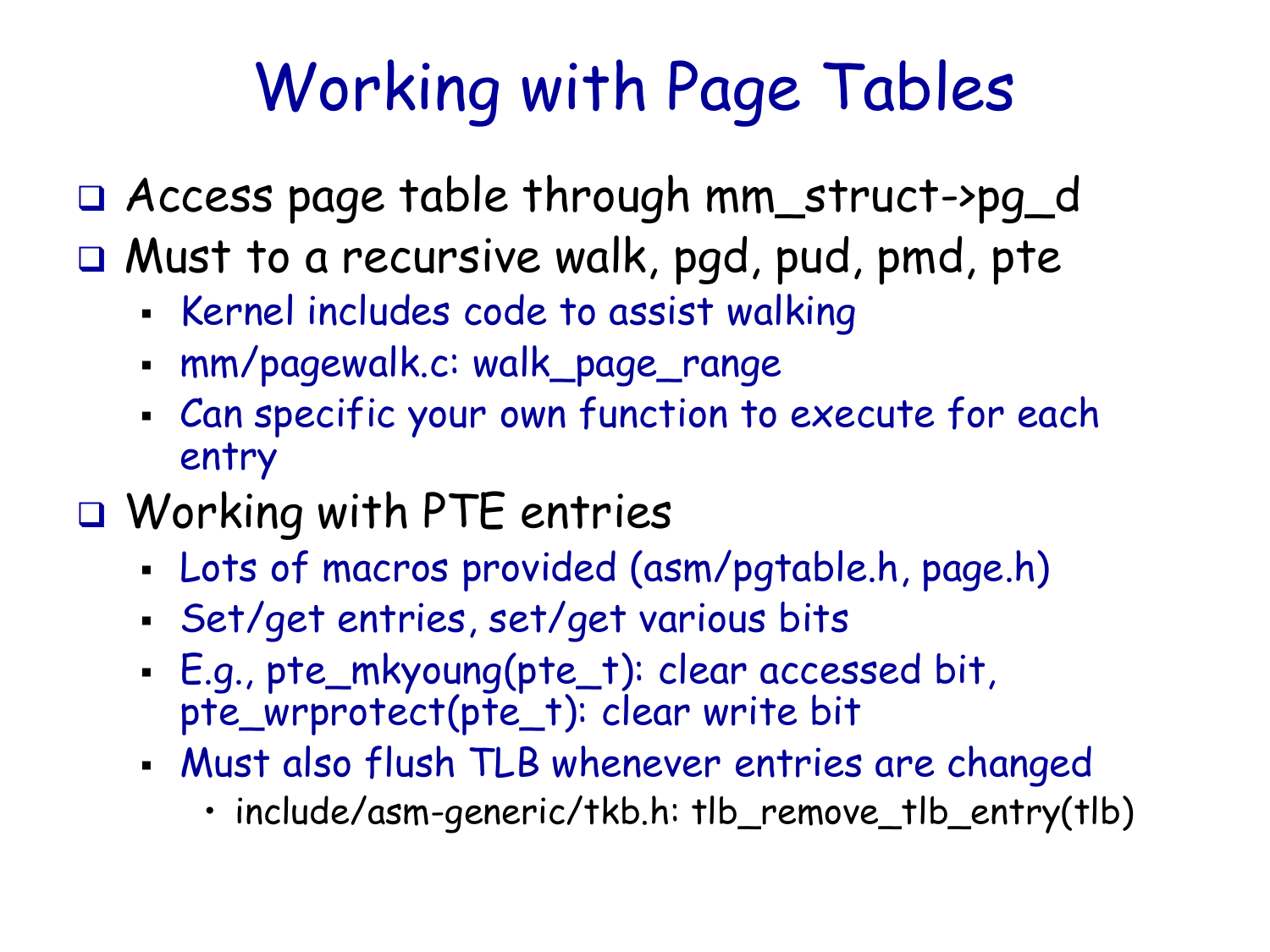# Reverse Mappings

 $\square$  Problem: how to swap out a shared mapping?

- Many PTEs may point to it
- But, we know only identity of physical page
	- Could maintain reverse PTE
	- i.e., for every page, list of PTEs that point to it
	- Could get large. Very inefficient.
- Solution: reverse maps
	- Anonymous reverse maps: anon\_vma
	- Idea: maintain one reverse mapping per vma (logical object) rather than one reverse mapping per page
	- Based on observation most pages in VMA or other logical object (e.g., file) have the same set of mappers
	- rmap contains VMAs that may map a page
	- Kernel needs to search for actual PTE at runtime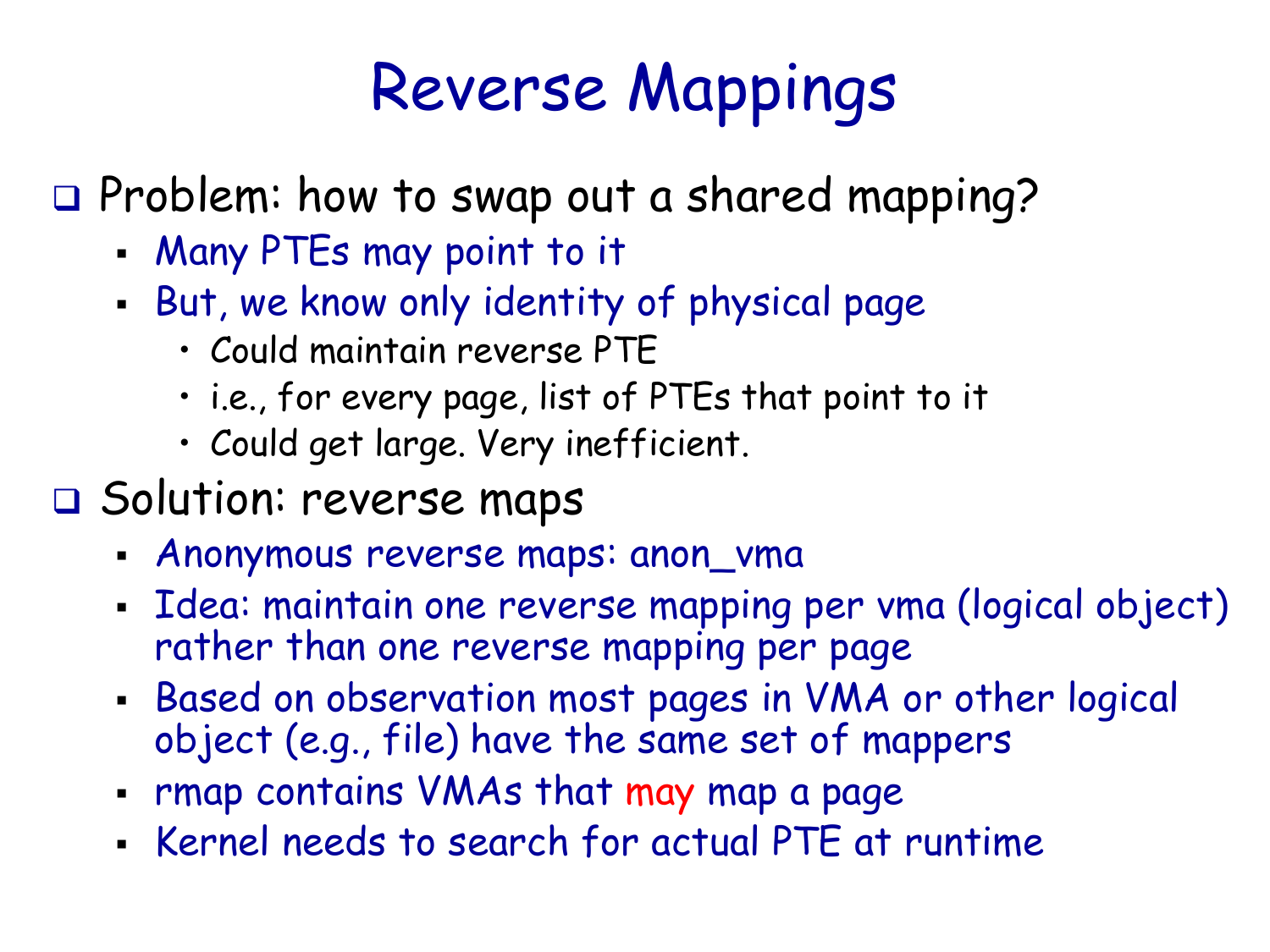#### anon\_vma in Action



Reference: Virtual Memory II: the return of objrmap. http://lwn.net/Articles/75198/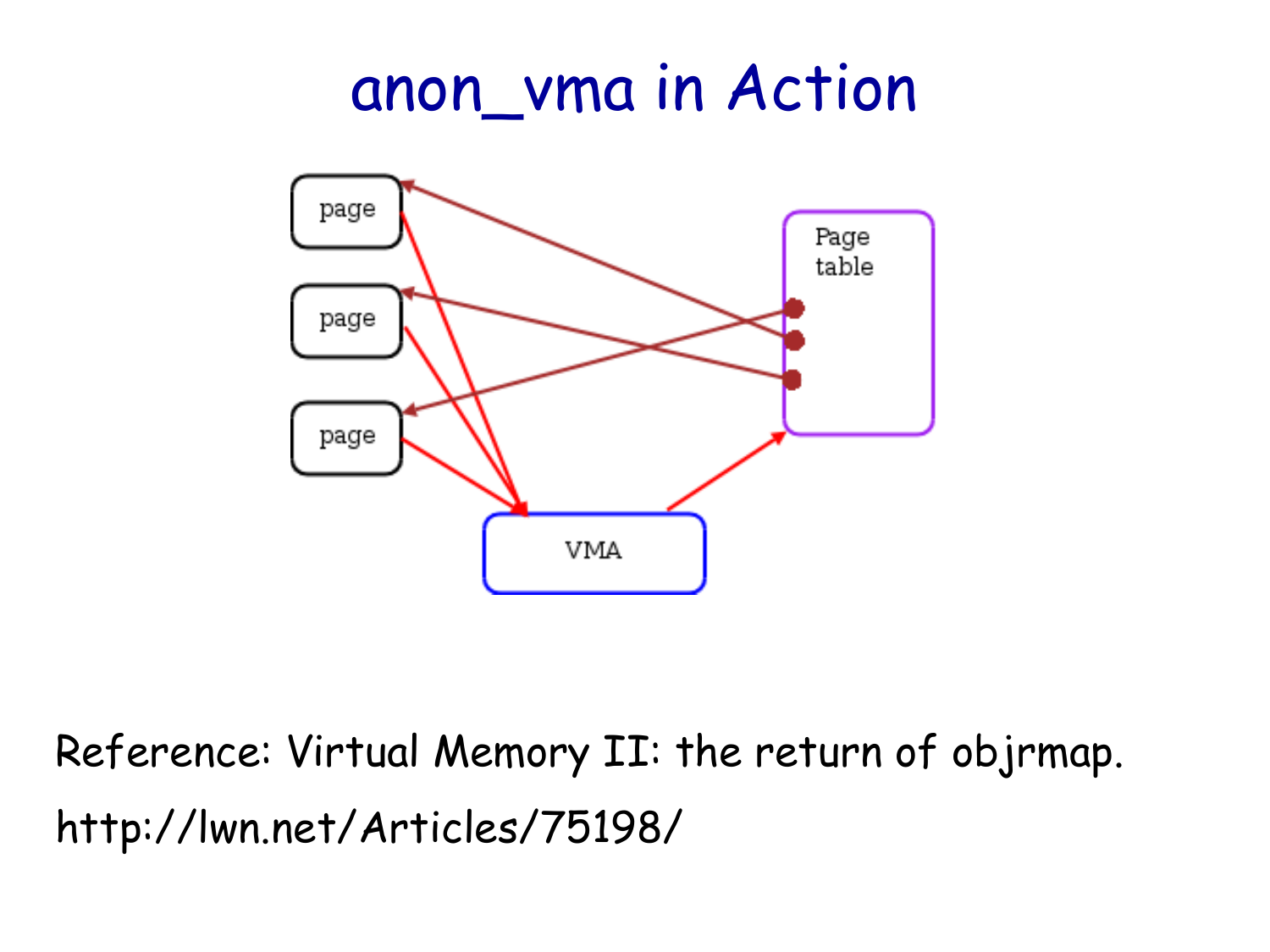#### anon\_vma in Action



http://lwn.net/Articles/75198/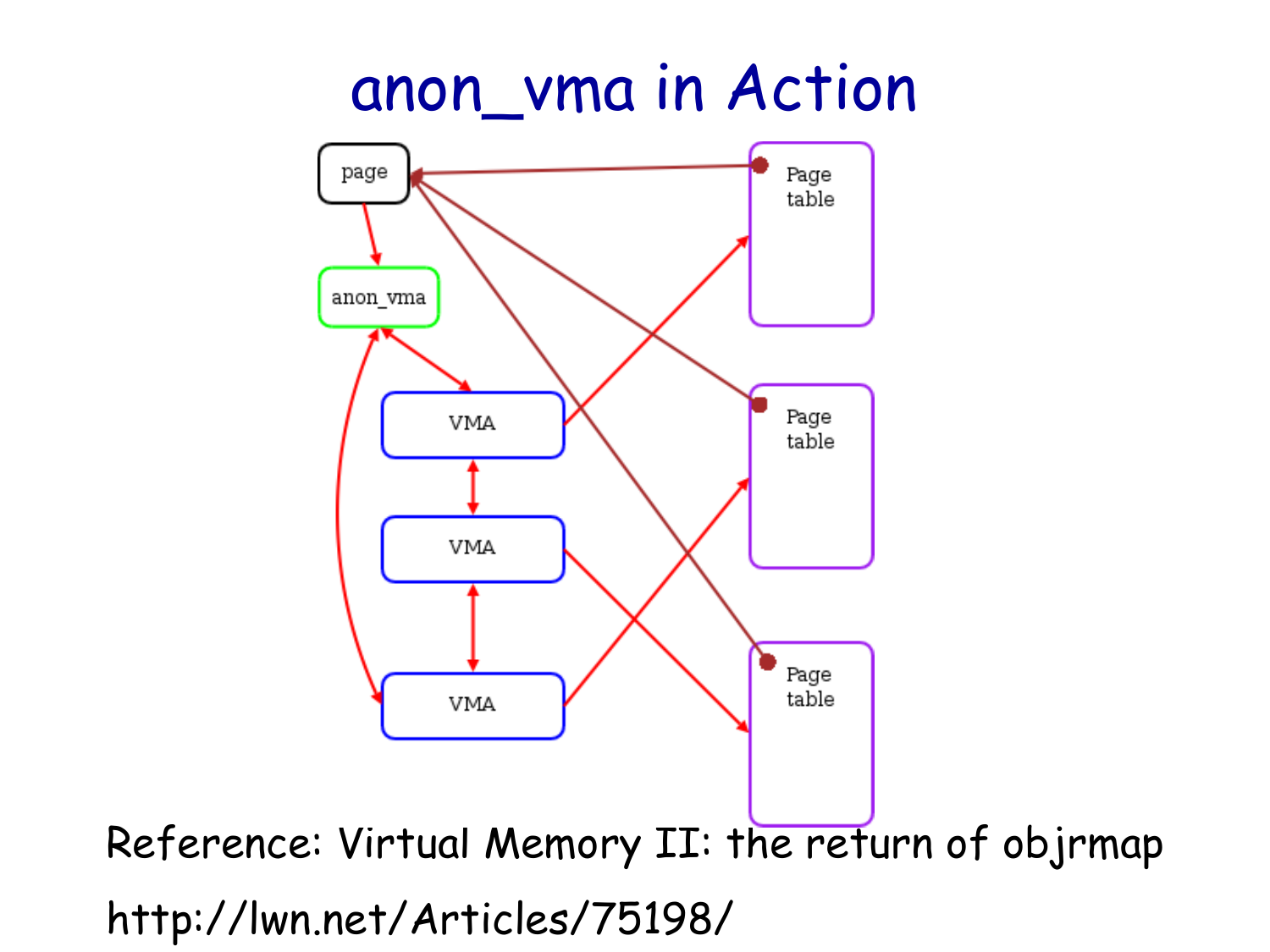# When is PFRA Invoked?

#### Invoked on three different occasions:

- Kernel detects low on memory condition
	- E.g., during alloc\_pages
- Periodic reclaiming
	- kernel thread kswapd
- **Hibernation reclaiming** 
	- for suspend-to-disk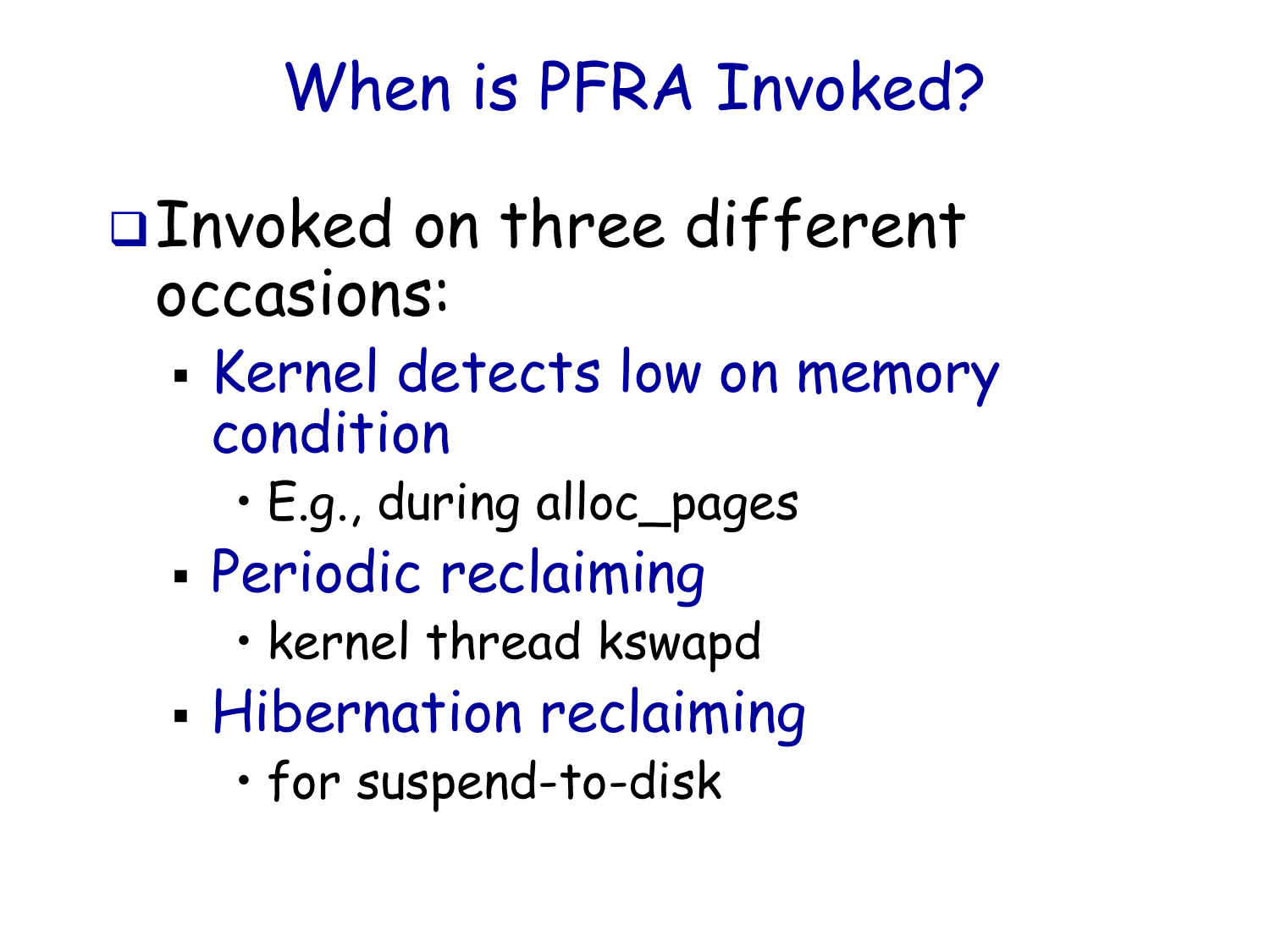# Page Frame Reclaiming Algorithm

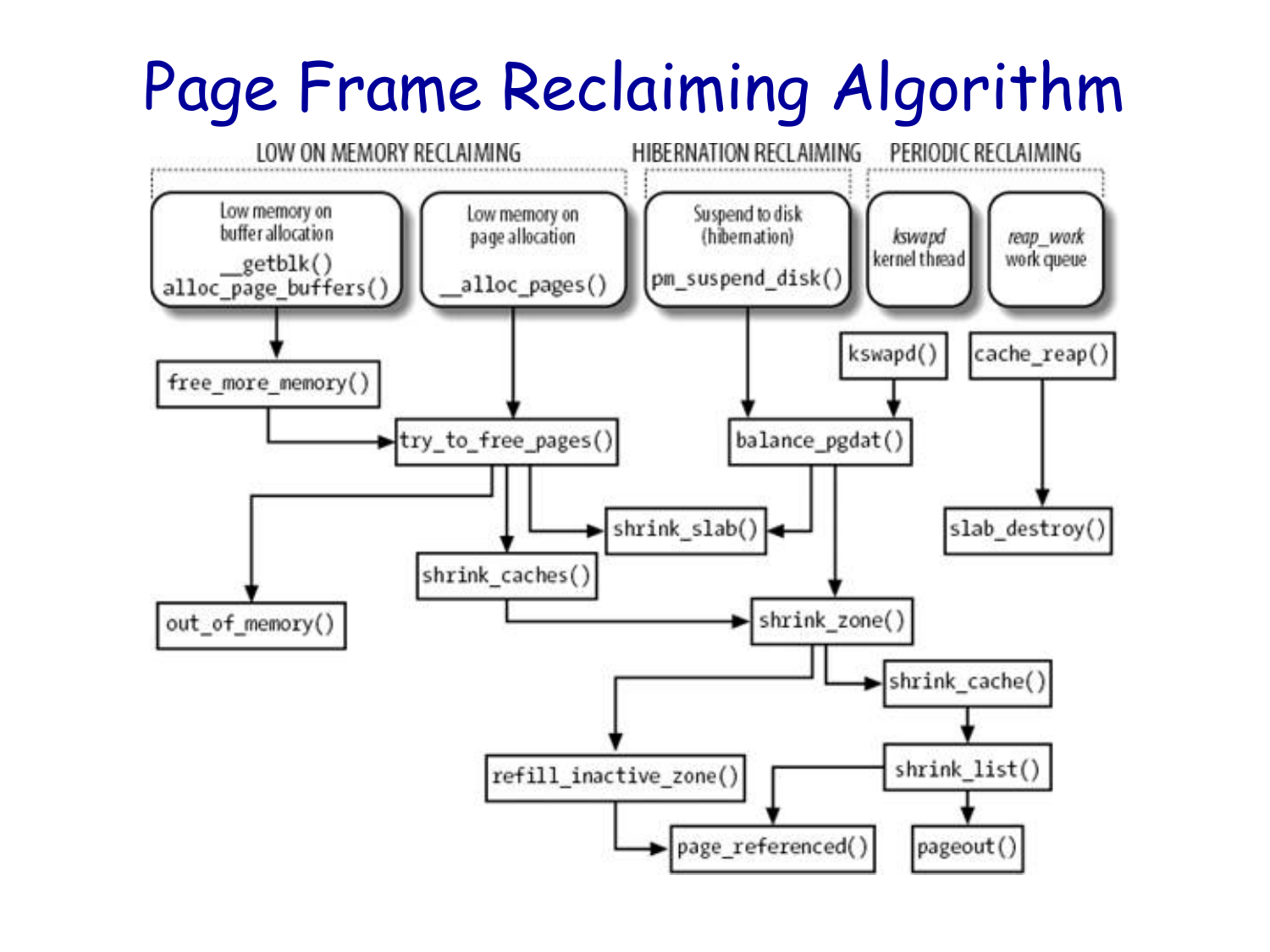#### The Swap Area Descriptor

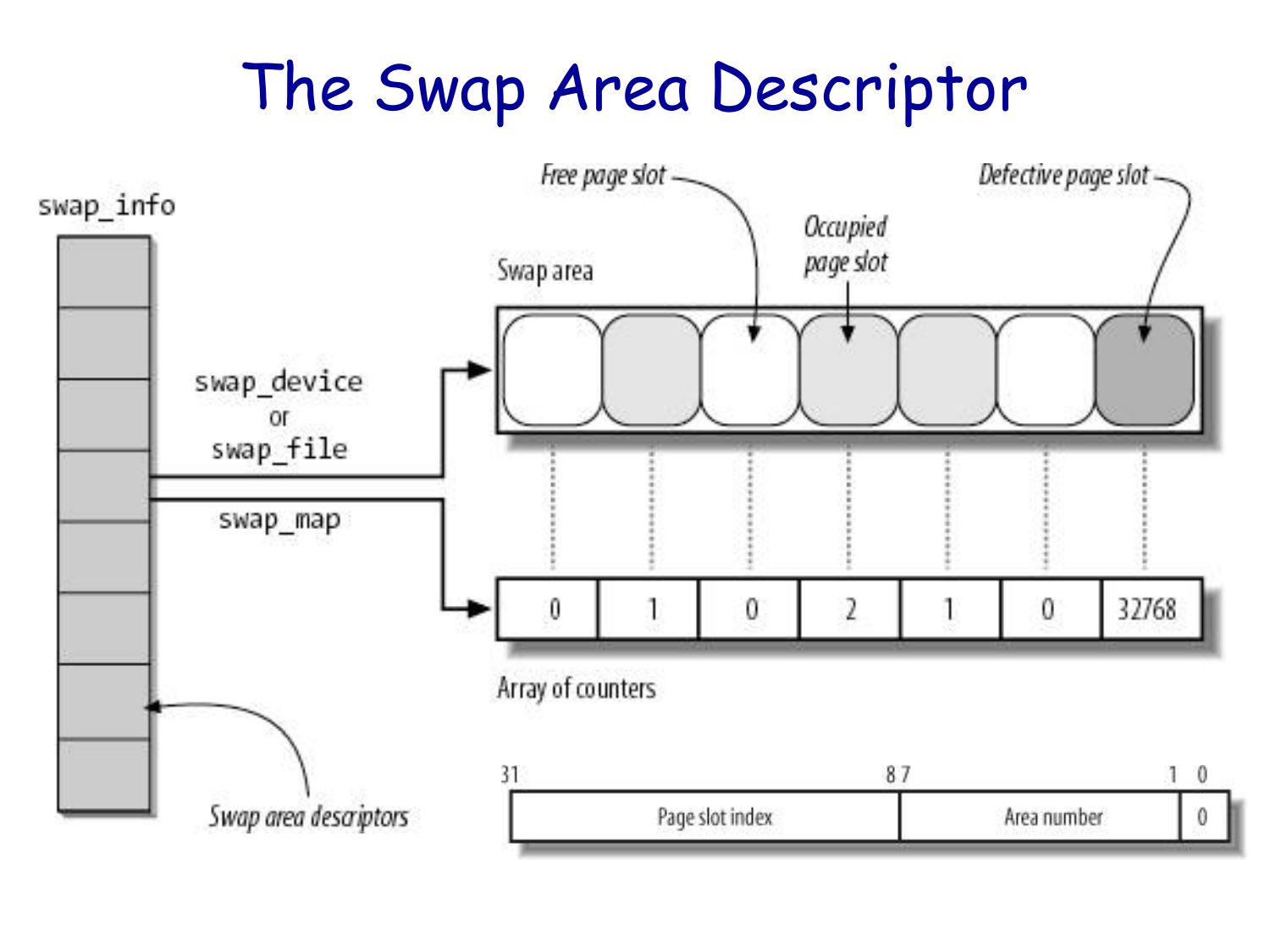# The Swap Cache

- Goal: prevent race conditions due to concurrent page-in and page-out
- Solution: page-in and page-out serialized through a single entity: swap cache
- □ Page to be swapped out simply moved to cache
- $\square$  Process must check if swap cache has a page when it wants to swap in
	- If the page is there in the cache already: minor page fault
	- **If page requires disk activity: major page fault**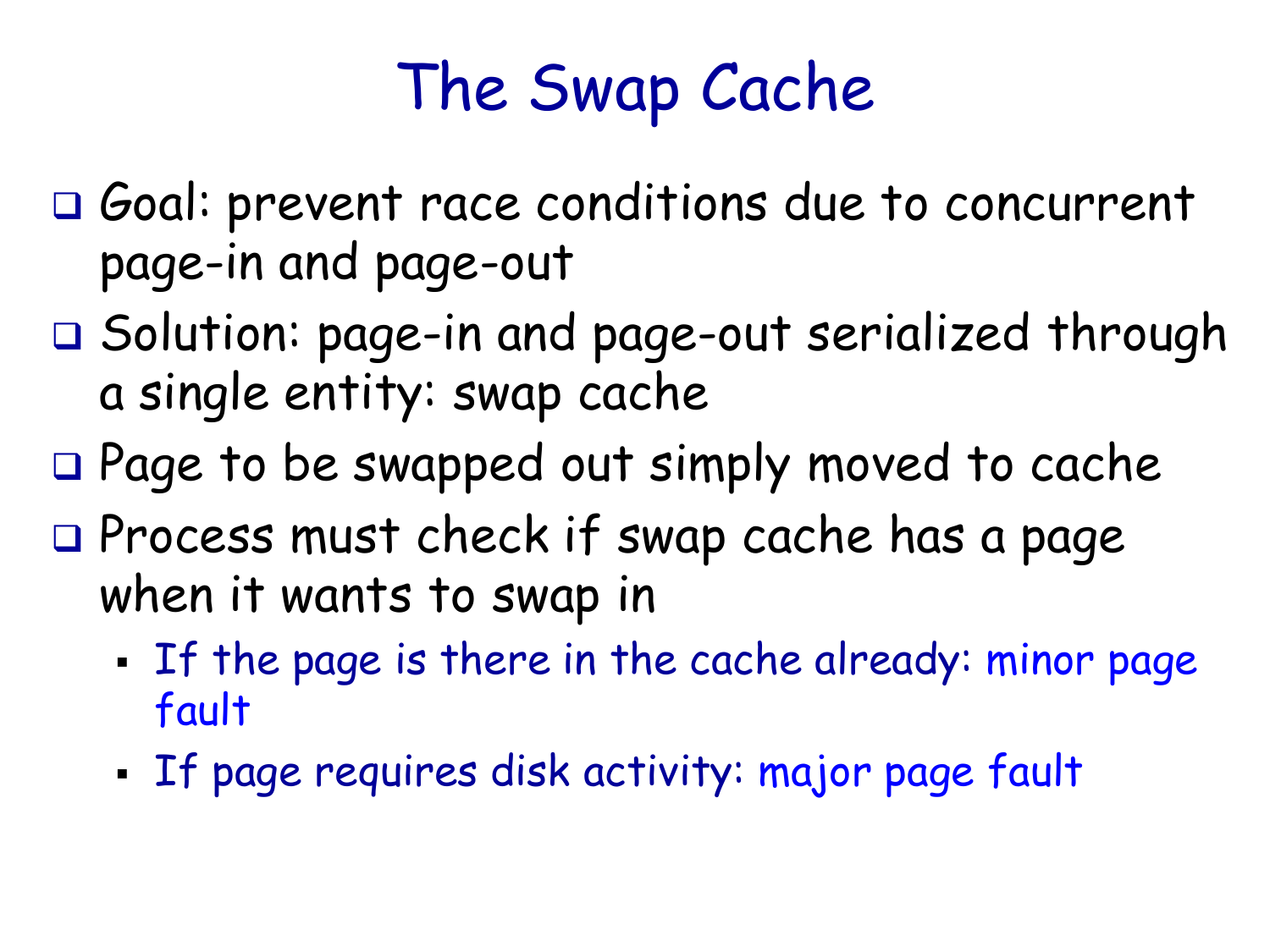#### The Swap Cache



Swap area  $(2)$ Swap cache B  $(d)$ 

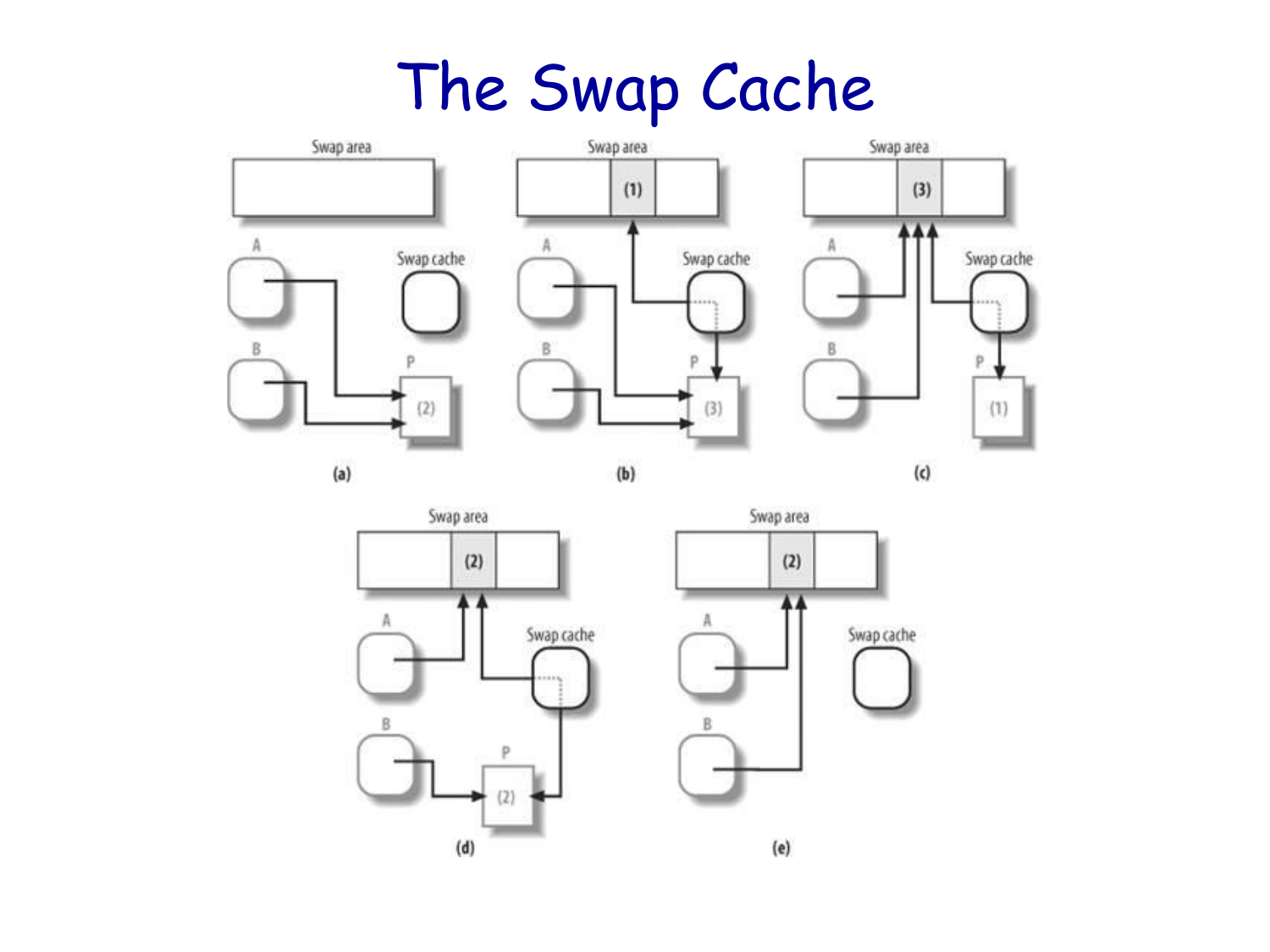# Page Allocation

- □ Buddy Allocator
- SLOB: simple list of blocks
- SLAB allocator: data structure specific
- SLUB: efficient SLAB